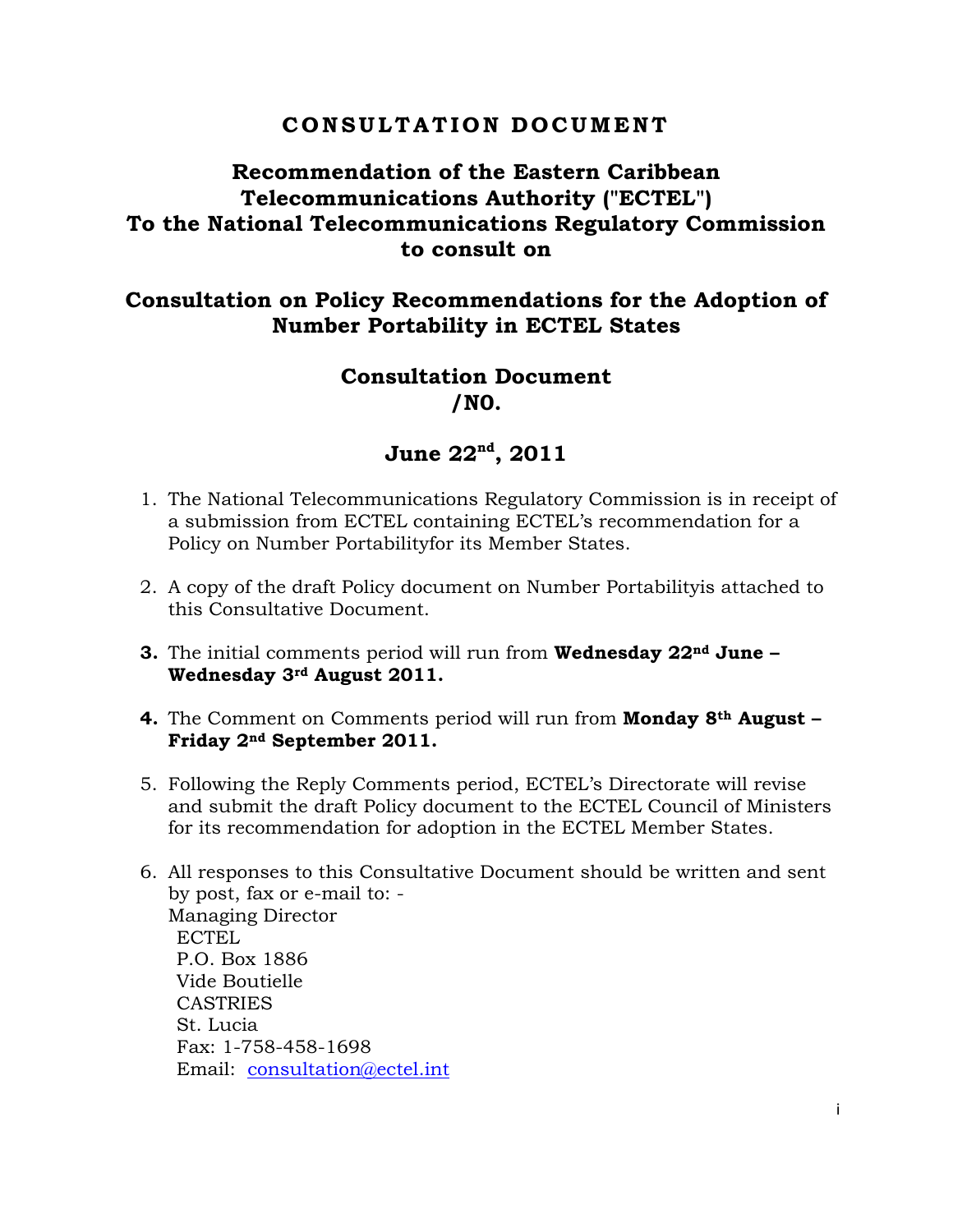#### **Disclaimer**

*Thisconsultativedocumentdoesnotconstitutelegal,commercialortechnical advice.Theconsultationiswithoutprejudicetothe* 

*legalpositionofECTEL'sdutiestoprovide advice and recommendations to the Ministers with responsibility for telecommunications and the National Telecommunications Regulatory Commissions.*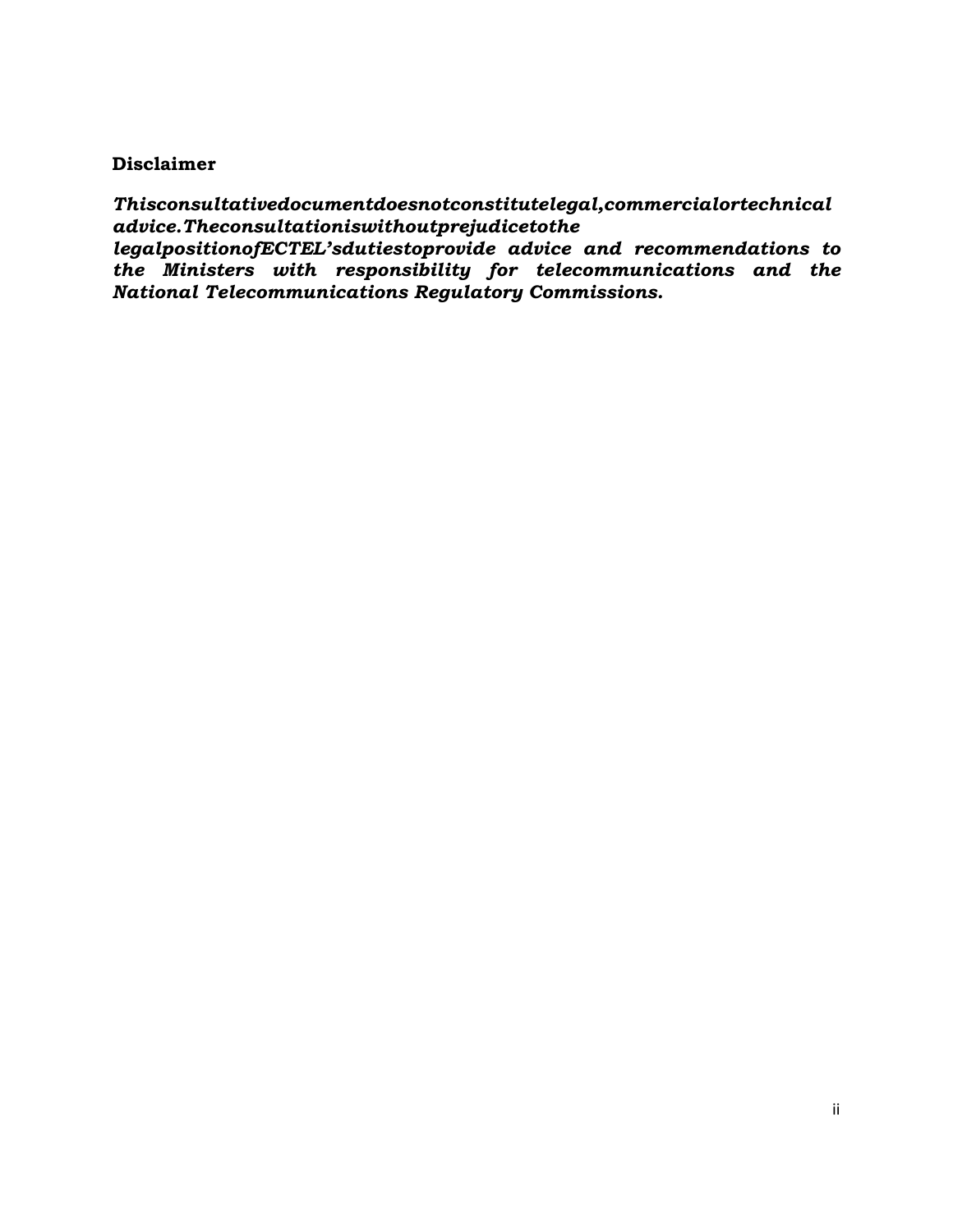#### **SUGGESTED GUIDELINES FOR RESPONSES TO CONSULTATION**

In order to reduce administrative lags in ECTEL's public consultation processesand to enable a reasonable degree of transparency by sharing of views submitted, ECTEL hereby recommends that parties desirous of making contributions to the attached consultation follow the procedures outlined below.

- 1) Responses to consultations should be clearly labeled as a response to the particular ECTEL consultation and correctly referenced by title.
- 2) Documents should contain; the Name of Party/Licensee/NTRC commenting, address and telephone, fax number and email contacts of commentary author or corporate officer(s) responsible for the document. This information will enable ECTEL to clarify any comments where necessary, or to facilitate follow-up dialog by ECTEL where required.
- 3) Where specific recommendations require it, commenting parties should indicate clearly via a "Yes" or "No" response, whether they concur or disagree with the recommendation and provide explanations/reasons for each response.
- 4) Where parties have no view or interest in expressing a view on a specific recommendation, parties should indicate "no comment" and number appropriately.
- 5) Responses/comments to specific recommendations should be double spaced and numbered in sequence with the recommendation. Where comments are extensive, paragraphs should be numbered. Pages should be numbered.
- 6) Commenting parties should avoid making comments in the form of tracked changes to consultation documents.
- 7) Where possible, comment documents should be submitted in PDF format.
- 8) Where possible, parties should make explicit reference to academic articles, legislative provisions in other jurisdictions, or other sources relied on, and should provide copies of these together with comments.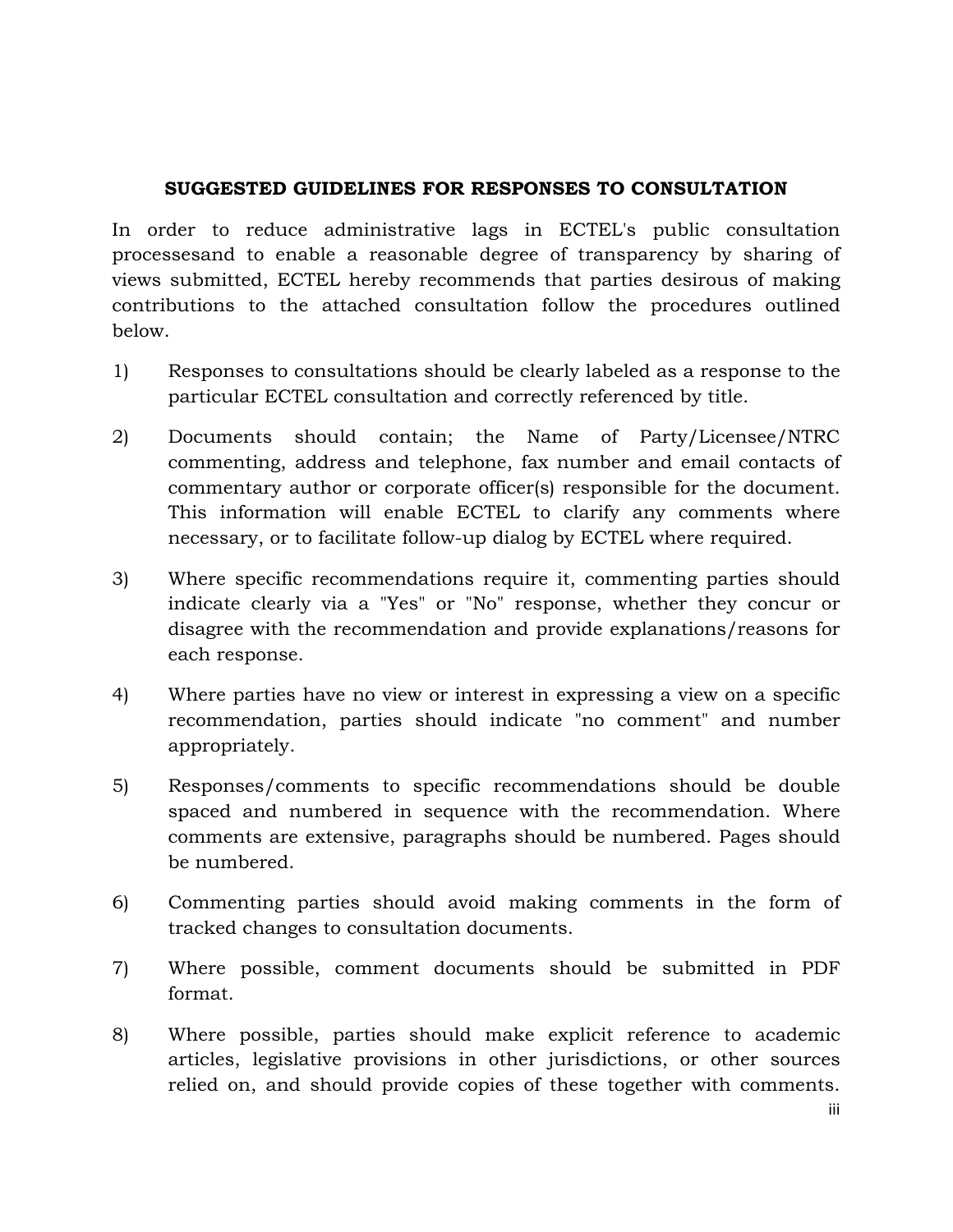Accurate citations of resources relied on will suffice if copies cannot be provided.

- 9) If relevant, parties commenting on specific provisions of legal language should propose alternative language where possible. Such language should be appropriately highlighted and double spaced. Parties should avoid proposing alternative language in tracked changes to the consultation document.
- 10) Comments may be submitted via letter, e-mail or fax, but should be submitted via one method only. Only comments submitted via e-mail may be acknowledged.
- 11) Commenting parties should expressly indicateor highlight which parts of comment documents contain commercially sensitive orconfidential information that should not be published.

ECTEL reserves the right to publish all the responses received to the consultation and provides no undertakings to refuse to publish such comments where requested, on its website or otherwise.

ECTEL is grateful to those parties adopting the recommended guidelines for submitting comments to this consultation.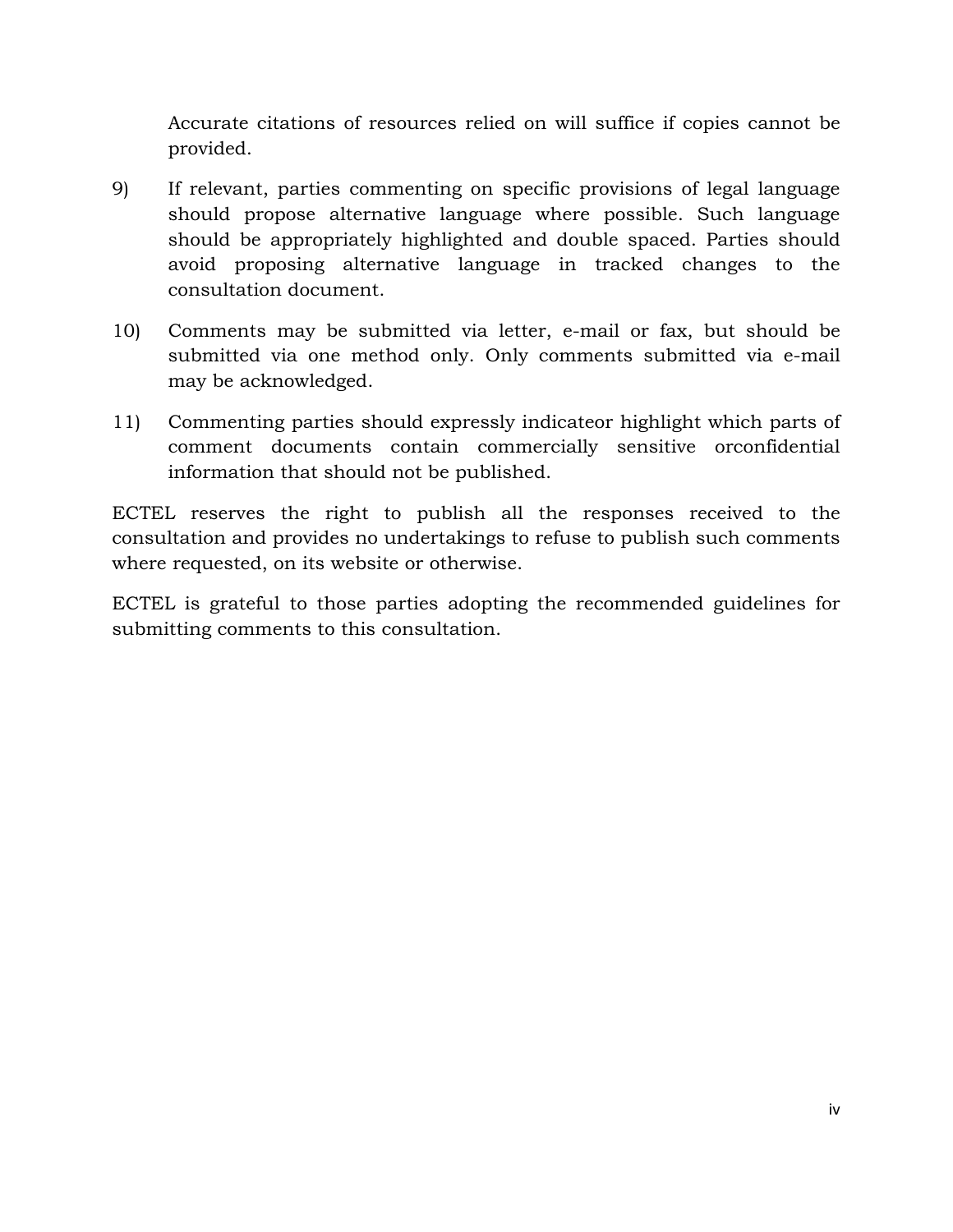# **EASTERN CARIBBEAN TELECOMMUNICATIONS AUTHORITY (ECTEL**)

# **CONSULTATION ON** POLICY RECOMMENDATIONSFOR THE **IMPLEMENTATION OF** NUMBER PORTABILITY (NP) IN ECTEL STATES

**June 2011**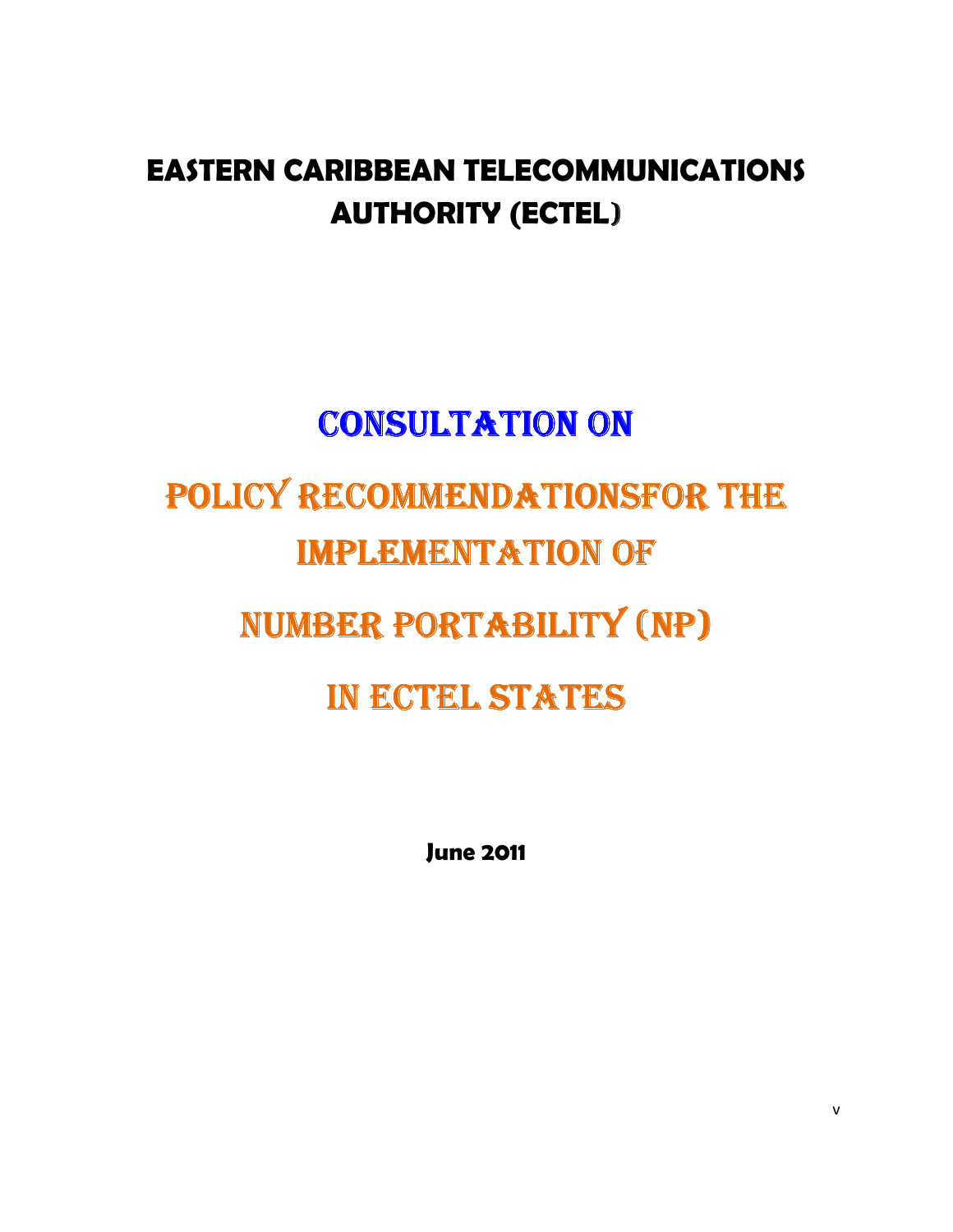# **Table of Contents**

| Suggested Guidelines for Responses to Consultationiii<br>What type of technical arrangements should be adopted 10 |
|-------------------------------------------------------------------------------------------------------------------|
|                                                                                                                   |
|                                                                                                                   |
|                                                                                                                   |
|                                                                                                                   |
|                                                                                                                   |
|                                                                                                                   |
|                                                                                                                   |
|                                                                                                                   |
|                                                                                                                   |
|                                                                                                                   |
|                                                                                                                   |
|                                                                                                                   |
|                                                                                                                   |
|                                                                                                                   |
|                                                                                                                   |
|                                                                                                                   |
|                                                                                                                   |
|                                                                                                                   |
|                                                                                                                   |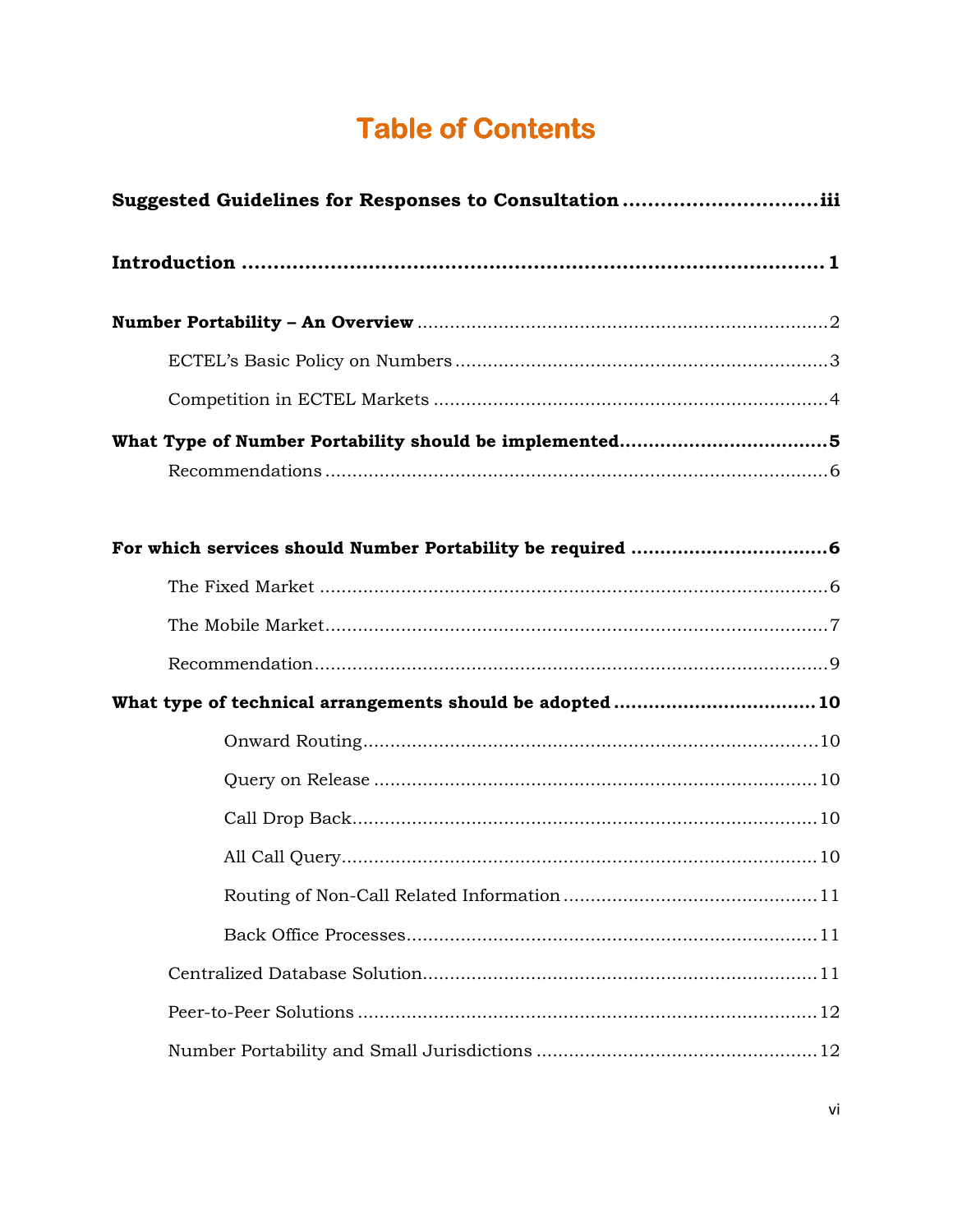| Who should bear the cost of a facilitating Number Portability 16       |  |
|------------------------------------------------------------------------|--|
| What conditions should be attached to Number Portability  18           |  |
| What Should Number Portability become mandatory for providers in ECTEL |  |
|                                                                        |  |
|                                                                        |  |
|                                                                        |  |
|                                                                        |  |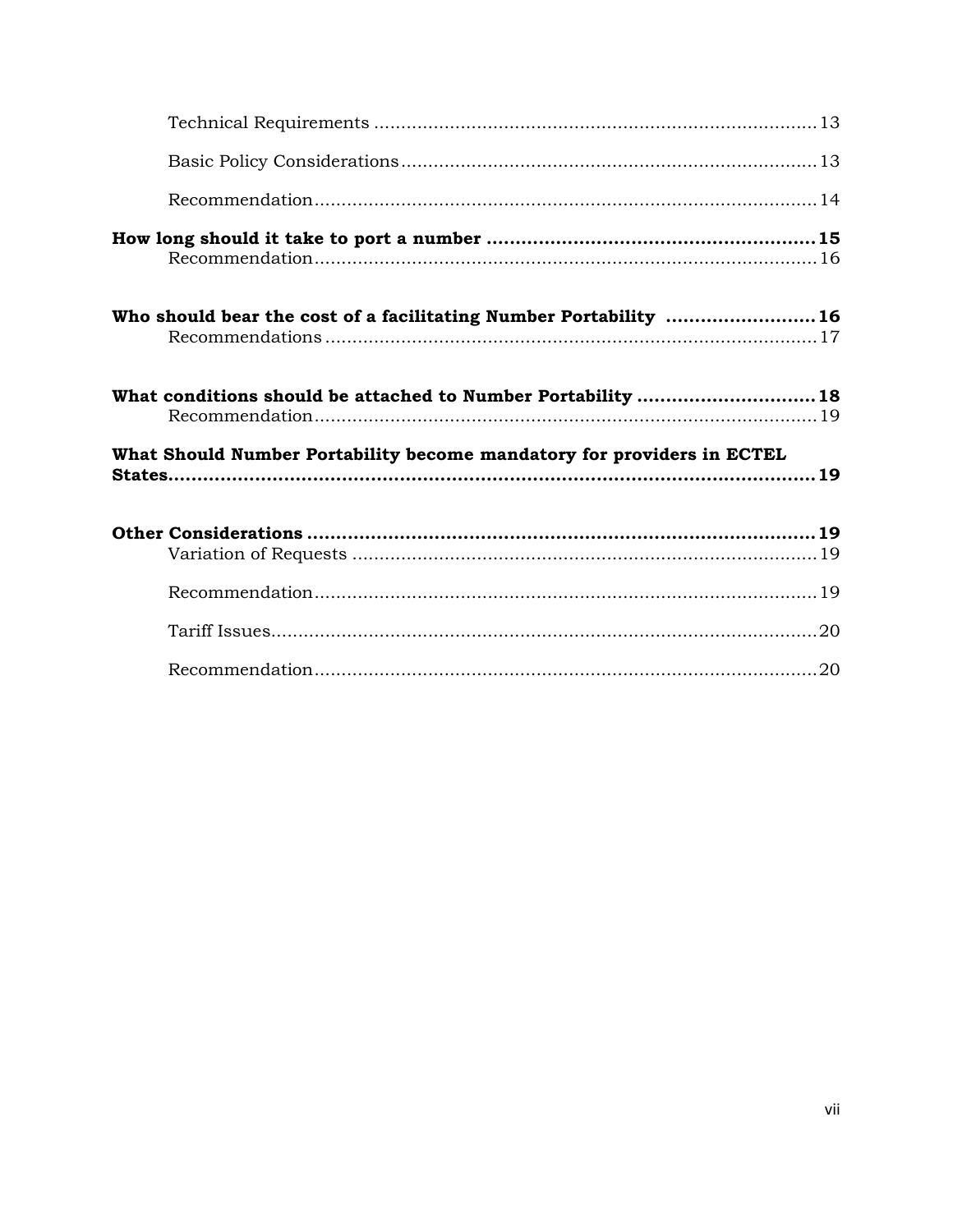#### **INTRODUCTION**

The purpose of this consultation is to set out the broad parameters that will guide the implementation of Number Portability (NP) in ECTEL Contracting States. In the course of the document, ECTEL will outline its responses and seek views on the following questions from interested parties:

- (i) What type of NP should be implemented?
- (ii) For which services should NP be required?
- (iii) What type of technical arrangements for NP should be adopted?
- (iv) How long should it take to port a number?
- (v) Who should bear the cost of facilitating NP?
- (vi) What conditions should be attached to portability?
- (vii) When should NP become mandatory for providers in ECTEL states?

In addition to these matters, ECTEL will also seek views on some related issues.

This consultation represents the first phase of ECTEL's recommendations to move toward the introduction of NP. Upon completion of the policy framework at the conclusion of the current consultation, further consultation may be necessary to finalize the precise technical arrangements to be adopted by providers. A final determination will be made by ECTEL as to whether this is necessary based on the outcome of the responses received to this consultative document.

ECTEL hereby invites views and comments on the issues raised in this document to be submitted by 4:30 p.m. on the 3rd day of August, 2011 to the following address:

Mr. Embert Charles Managing Director ECTEL P.O. Box 1886, Vide Boutielle CASTRIES St. Lucia Fax: 1-758-458-1698 Email: consultation@ectel.int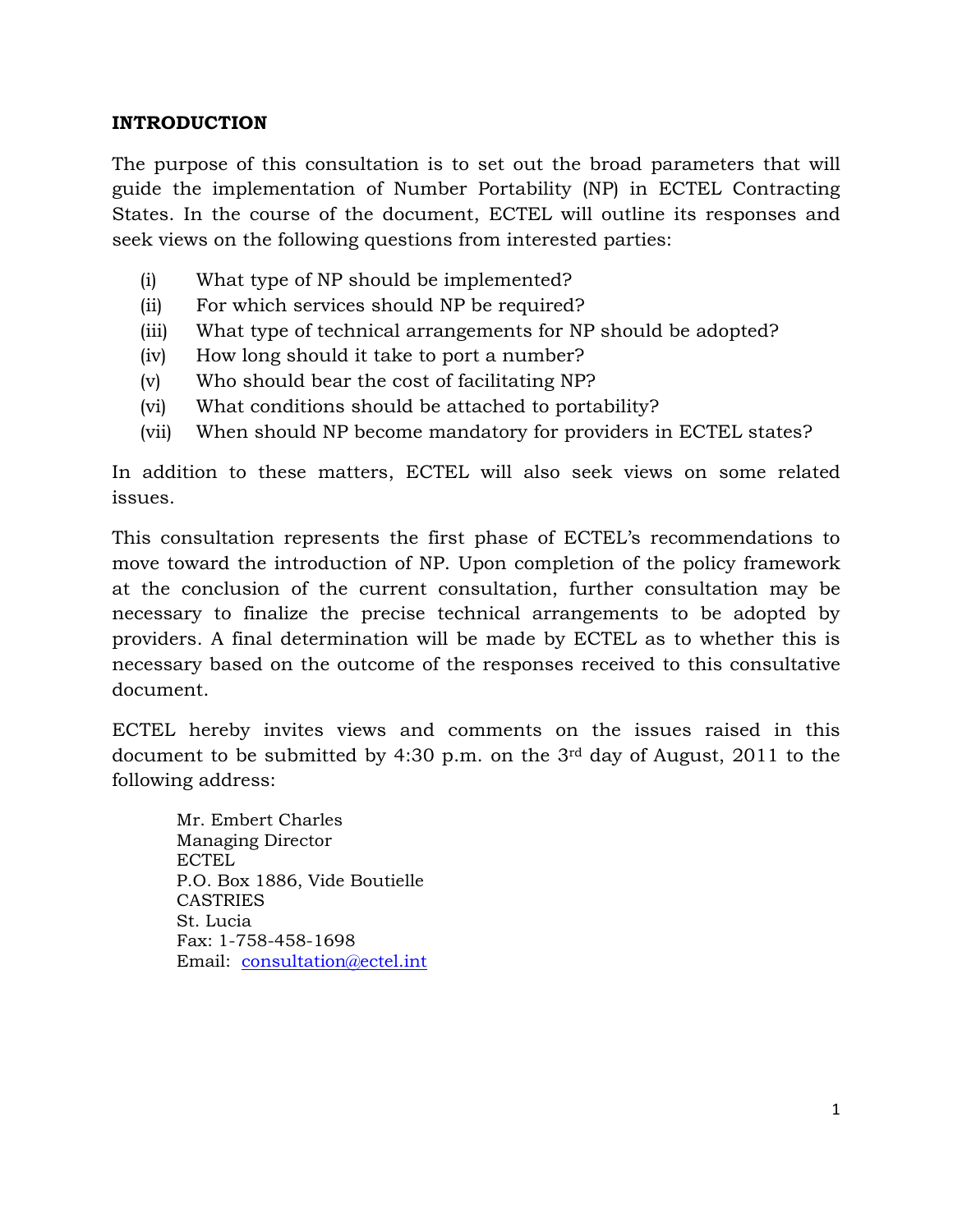#### **NUMBER PORTABILITY – AN OVERVIEW**

It is a well-established fact that the inability to keep one's number when moving to a new telecommunications provider is a major disincentive to switch providers.

In newly liberalized markets, this lack of capacity to retain a telephone number can be an especially difficult hurdle for customers to overcome, particularly in the context of fixed line services. In cases where telecoms monopolies have existed for several years, it is common for customers to regard themselves as having become very closely associated with a particular telephone number, resulting in general reluctance to be associated with a new number when switching providers.

This tendency is especially acute in cases of business customers, for whom the practical implications of abandoning long established numbers are significant. Specifically, changing numbers can often mean high transaction costs, as businesses must replace existing stationery, signs and invest resources in marketing and advertising to advise both existing and potential customers of the change. These are additional costs over and above those purely related to actually switching providers.

The capacity for customers of telecommunications providers to retain their telephone numbers when changing providers, services or location, is referred to as NP.In circumstances where customers lack the option of provider portability, actual competition may be hampered, or prevented from developing altogether, even though other providers have formally entered the market. In some cases the lack of the feature in a market can serve as a barrier to entry for new entrants, who must carefully weigh the level of investment required against the potential subscriber inertia caused by the inability to keep their numbers when they move.

At a competitive level, NP helps promote customer choice and prompts providers to compete on quality of service as opposed to merely price. No longer restricted to one provider, customers are able to move freely, based on their assessment of a range of factors, including but not limited, to prices and quality of service. A fixed-line customer unhappy with his or her provider's terms and conditions of service can change to another provider offering better terms. A mobile customer unable to get adequate coverage near his or her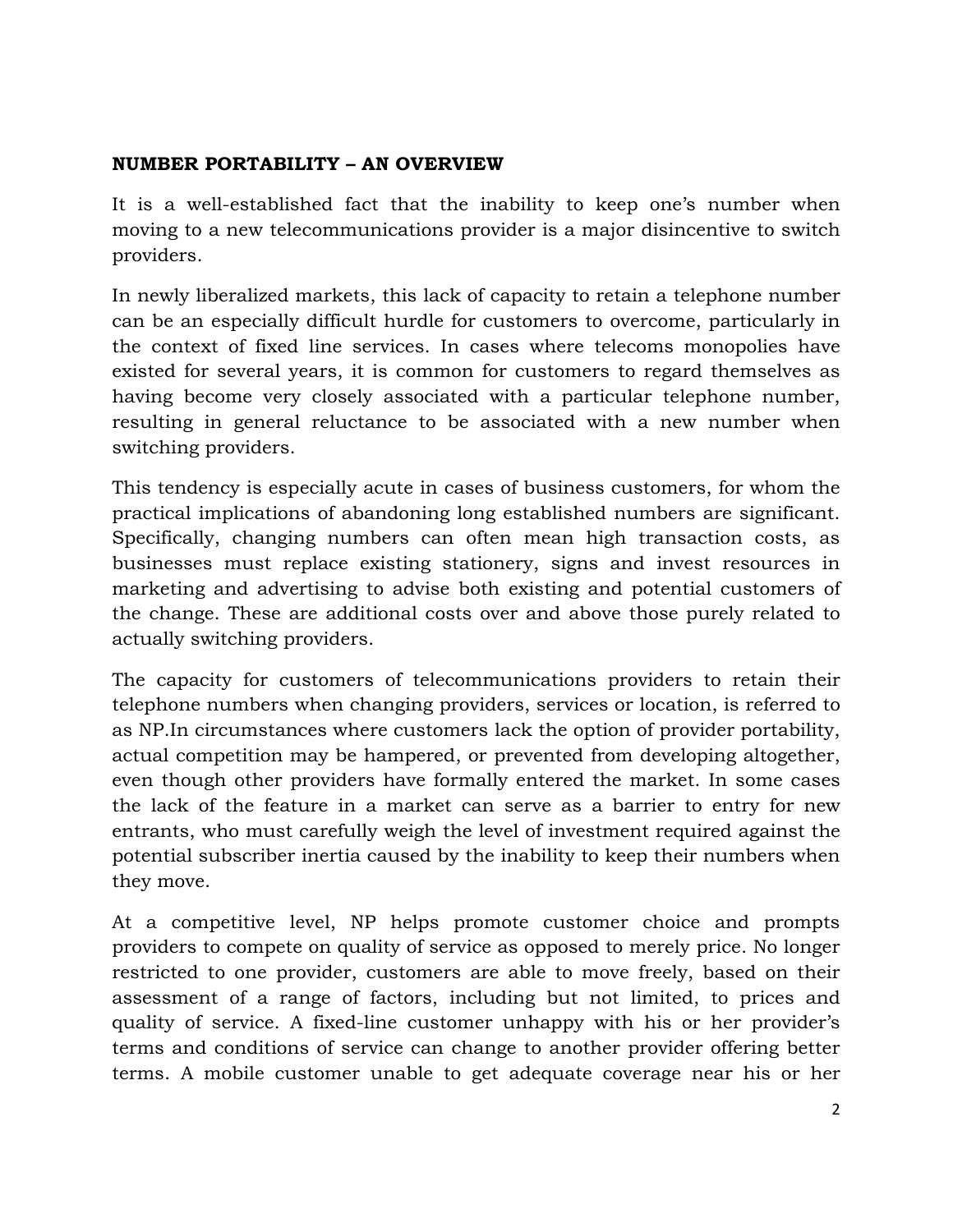home or simply dissatisfied with the level of dropped calls by one provider, can move to another offering better call quality, or perhaps even new and different mobile services. In both cases, each customer can keep his or her number, reducing the potential inconvenience and disruption to their personal lives previously caused by having to inform others of his or her new contact details, every time they switch providers.

For the provider, the empowerment of customer choice through NP provides an important competitive incentive. Faced with the potential threat of a loss in market share to competitors offering new or better services, better customer service or more impressive or up-to-date technologies, providers will simply respond by making necessary adjustments to improve customer experience or face the prospect of going out of business.

As a result, NP can potentially encourage the development of more efficient networks; investment in infrastructure, the introduction of advanced telecommunications technologies and services, improved standards of quality, reduced barriers to entry and increased customer choice.

Simply put therefore, NP is an important catalyst of true competition in telecommunications markets.Indeed the European Union has noted that "number portability is a key facilitator of consumer choice and effective competition in a competitive telecommunications market."<sup>1</sup>Globally, the number of countries which have imposed or adopted NP is growing exponentially, and includes: the USA, Canada, most of the EU, (including the UK, Portugal, Spainand France) and several countries in Asia, including India, Malaysia and Singapore.Of increasingly special note is the imposition by regulatory authorities of NP in small jurisdictions like Luxembourg, Jersey and Malta, which represents the strongest possible rebuttal to potential arguments that NP is impractical in small markets.

In the Caribbean, the Dominican Republic adopted NP in 2009 butCaribbean Commonwealth jurisdictions have yet to do so. However, recent consultations on NP have been undertaken or considered in some English speaking jurisdictions, including the Bahamas, the British Virgin Islands (BVI)and Jamaica.

# **ECTEL's Basic Policy on Numbers**

-

 $1$  See the Universal Service Directive.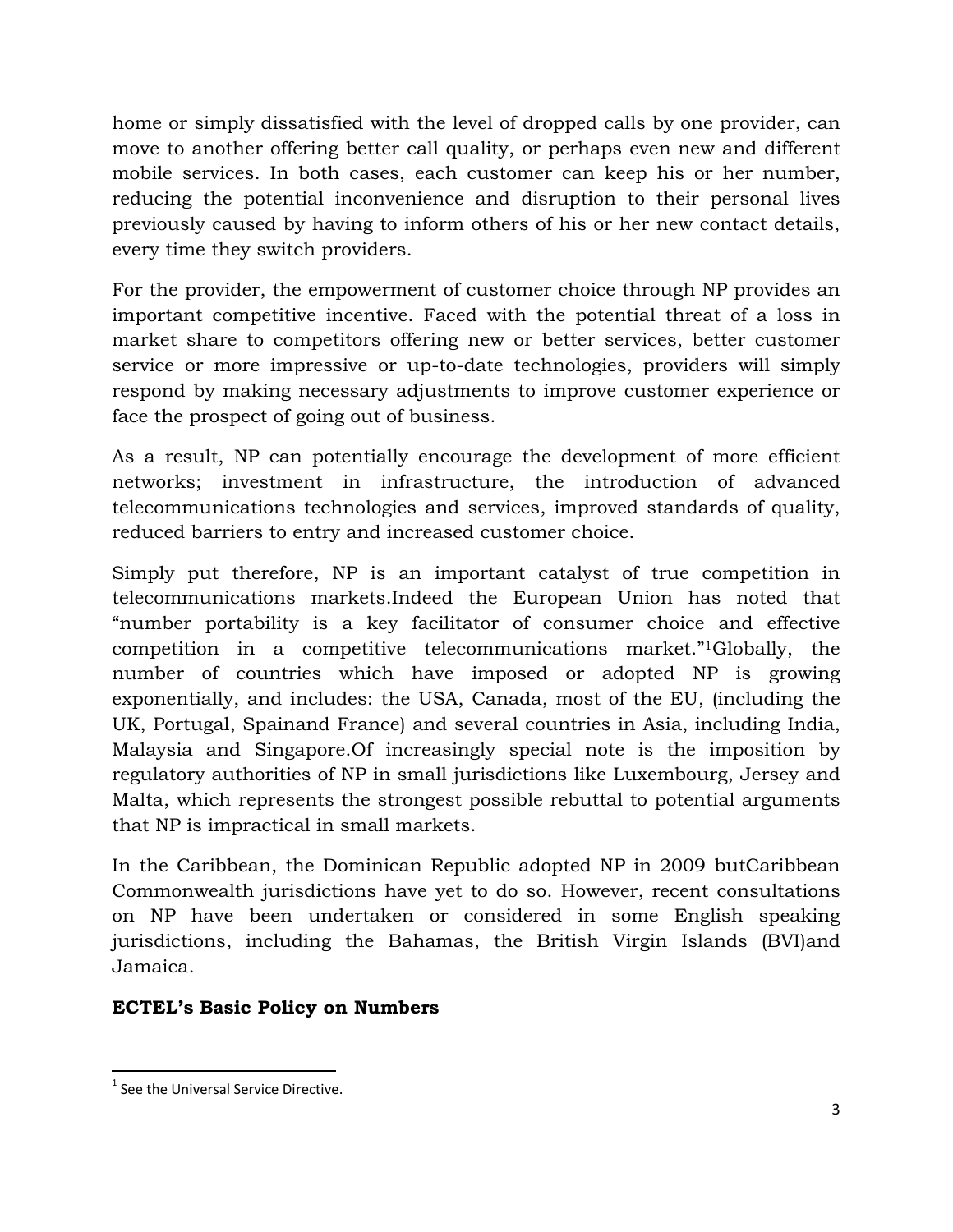ECTEL regards telephone numbers as a national public resource, notwithstanding their assignment to providers for commercial use. Ultimately therefore, ECTEL regards numbers as being allocated to subscribers for their benefit and use.

# **Competition in ECTEL Markets**

In the ECTEL Contracting States, the option to retain one's fixed line or mobile telephone number upon switching providers has thus far not been available to subscribers. This is despite the emergence of formal competition in both mobile and fixed-line services in nearly all ECTEL states, over the last several years.

Although ECTEL markets were formally liberalized in 2000, it was not until the introduction of new mobile providers in St. Lucia followed closely by St. Vincent and the Grenadines in 2003 that actual competition began. In the period between 2003-2011, the markets of all ECTEL states evidence more than one provider for most basic telecommunications services, including fixed and mobile services.

In the case of fixed service provision, some competition is evident in all member states except St. Kitts and Nevis. In the case of mobile services, two providers operate in all member states and a third provider is or has operated at one point or another in Dominica, St. Kitts and Nevis, St. Lucia and St. Vincent and the Grenadines since 2003. In a reversal of technological developments, actual competition for fixed-line services lagged considerably behind the mobile sector, with new entrants providing alternative services to the incumbent fixedline provider only recently in some cases.

Despite the introduction of formal competition however, a reasonable assessment of either market would not compel a conclusion that such competition has been or is dynamic.

Since the promotion of dynamic competition in telecommunications represents one of the core aims of the regulatory system, ECTEL regards NP as an important regulatory tool that could be utilized tohelp promote that objective. The decision to recommend NP is therefore in keeping with ECTEL's standing policy of making appropriate recommendations for broadening and deepening competition in the telecommunications markets of Contracting States based on continuous assessments of existing market conditions.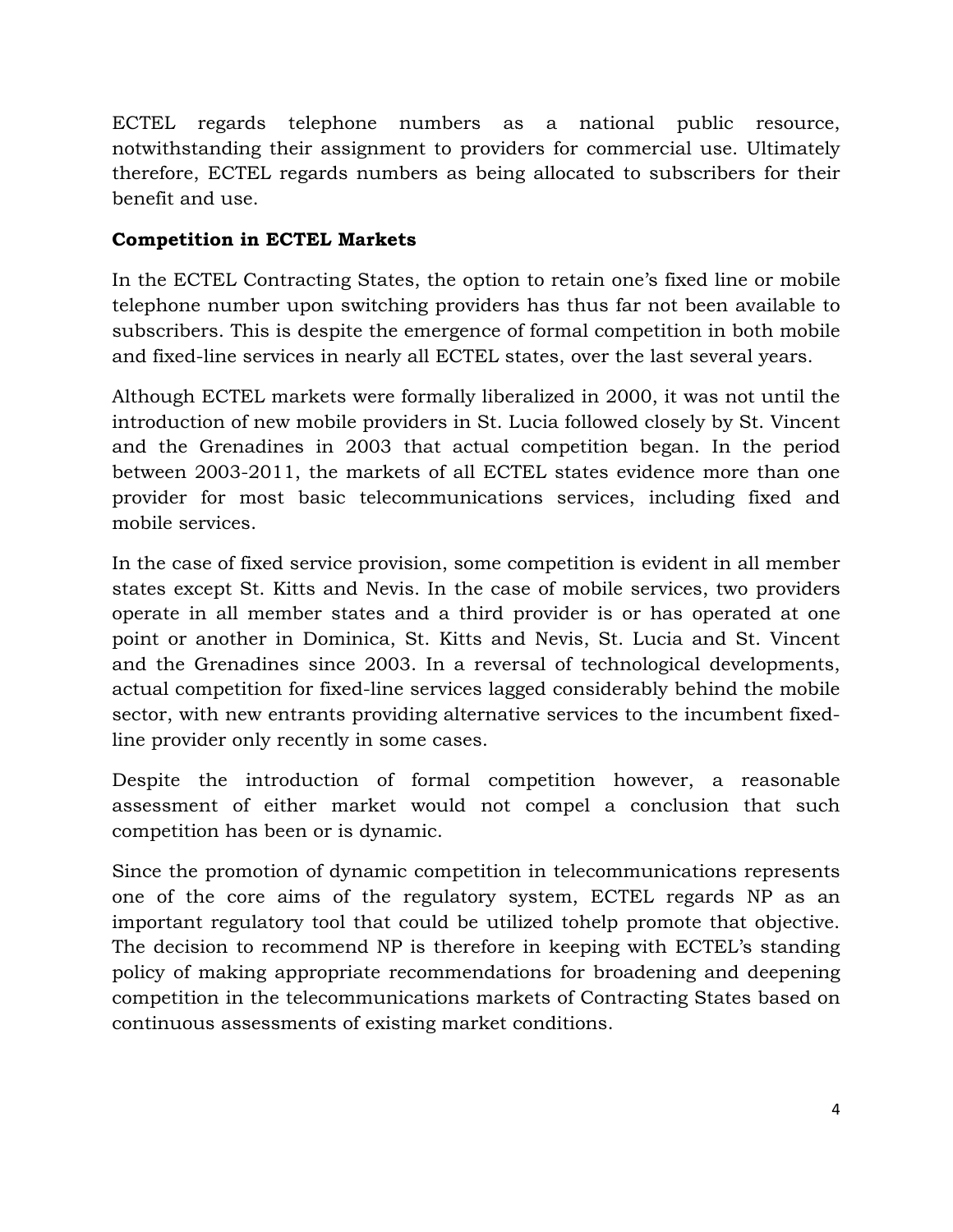In keeping with its mandate topromote competition in telecommunications markets of Contracting States, facilitate the introduction of advanced technologies and an increased range of services therefore, ECTEL hereby publishes its recommendations for the implementation of NP in ECTEL states.

#### **WHAT TYPE OF NP SHOULD BE IMPLEMENTED?**

For reasons already discussed in the preceding section, this consultative document is focused on provider portability, in which subscribers of one provider are able to retain their number when switching to a different provider.An important basis of this decision is contained in the legislative rules contained in the existing Interconnection Regulations.

Specifically, section [6] of the 2008 Telecommunications (Interconnection) Regulations states:

"Public network operators shall configure their networks to facilitate number portability between similar networks as and when directed by the Commission, acting on the recommendation of ECTEL."

The term "number portability" is defined in the Regulations as"the ability of a customer to retain the same telephone number on changing telecommunications providers." Effectively therefore, the Regulations specifically contemplate and address the potential imposition of provider portability.

However, in keeping with ECTEL's standing policy to recommend the adoption of regulatory measures based on continuous re-assessment of the state of the markets in Contracting States, other types of NP may be considered at a future date, where circumstances make this desirable.

In the case of service portability, in which subscribers of a particular service are able to retain their number when they change from one service to another, e.g. from mobile to fixed services, further study and analysis may be required, prior to the development of a clear policy framework for the regulation of the same. However, this would be contingent on a clear policy need to develop such a framework and there does not appear to be an urgent or overwhelming case for the introduction of service portability at this time.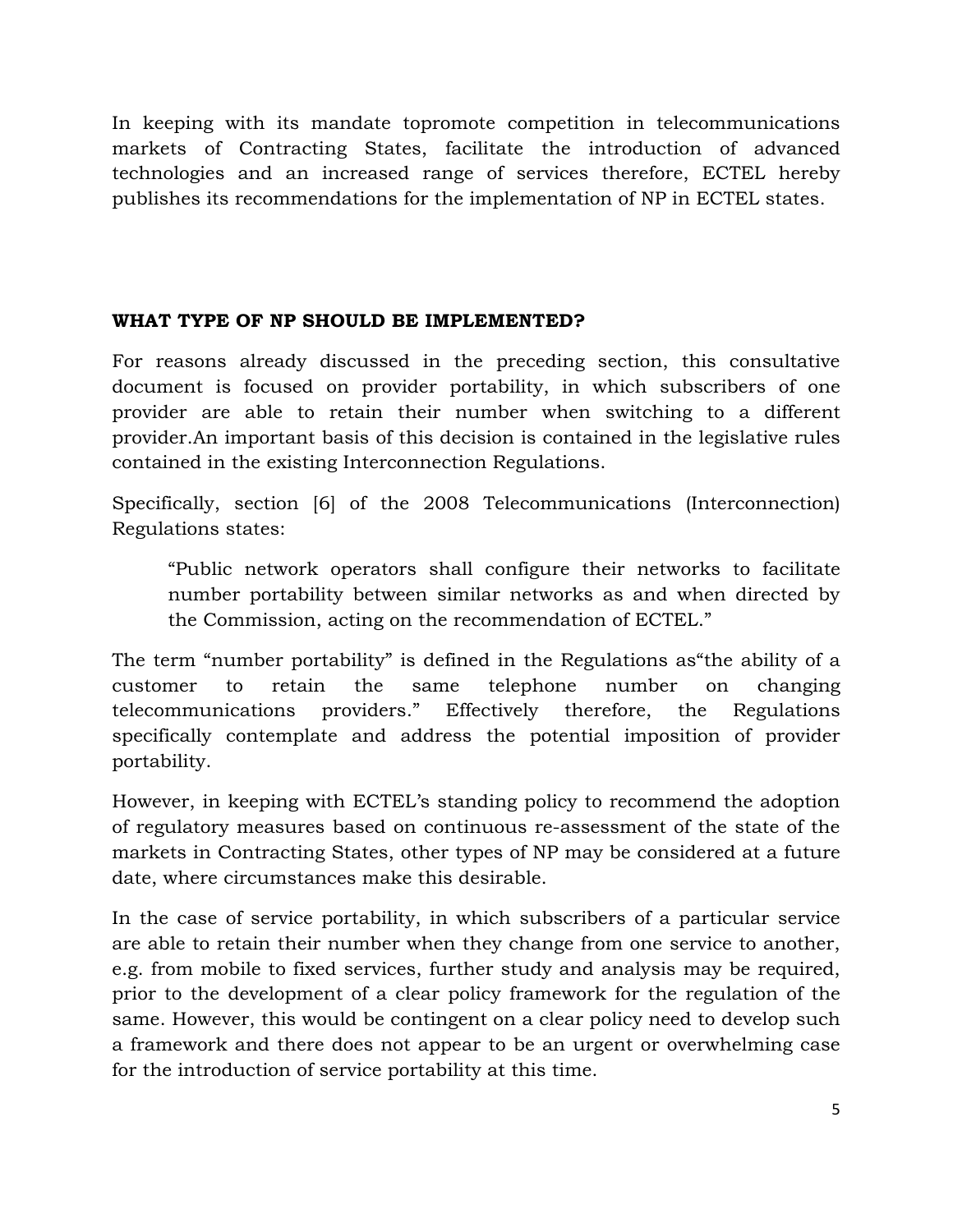Geographic portability, in which a subscriber is able to retain his or her number when moving from one location to another, either within a city or to another, is already largely available for fixed-line services from the incumbent fixed-line provider and emerging competitors, on a generally voluntary basis. ECTEL is not currently aware of any problems associated with geographic portability in Contracting States that merit regulatory intervention.

More generally, developments in technology, such as the spread of high speed broadband and next generation networks andElectronic Number Mapping (E-Num), are also giving rise to emerging issues which may have implications for NP in ECTEL states. While it is still too early to understand the impact of these issues on ECTEL's still developing markets for the moment, there will be a clear need for examining the implications of NP in relation to these issues in the future.

By contrast, the potential competitive benefits of introducing provider portability to the recently competitive marketsof ECTEL statesare reasonably clear and well understood, although some level of flexibility in the technical arrangements adopted would be desirable given the other issues noted above.

#### **Recommendation**

ECTEL proposes to focus on adopting a framework for regulating provider portability in ECTEL states and to address other types of NP as and when the need arises.

**1) ECTEL INVITES COMMENTS ON ITS RECOMMENDATION TO ADOPT A FRAMEWORK FOCUSED ON PROVIDER PORTABILITY IN THE SHORT TERM.** 

# **FOR WHICH SERVICES SHOULD NP BE REQUIRED?**

For the purposes of this consultation, ECTEL proposes to introduce NP for only fixed-to-fixed and post-paid mobile-to-mobile calls for the moment. In ECTEL's view, these services represent the most logical candidates for the initial introduction of NP. The adoption of a NP requirement for other segments of the market will be approached in phases.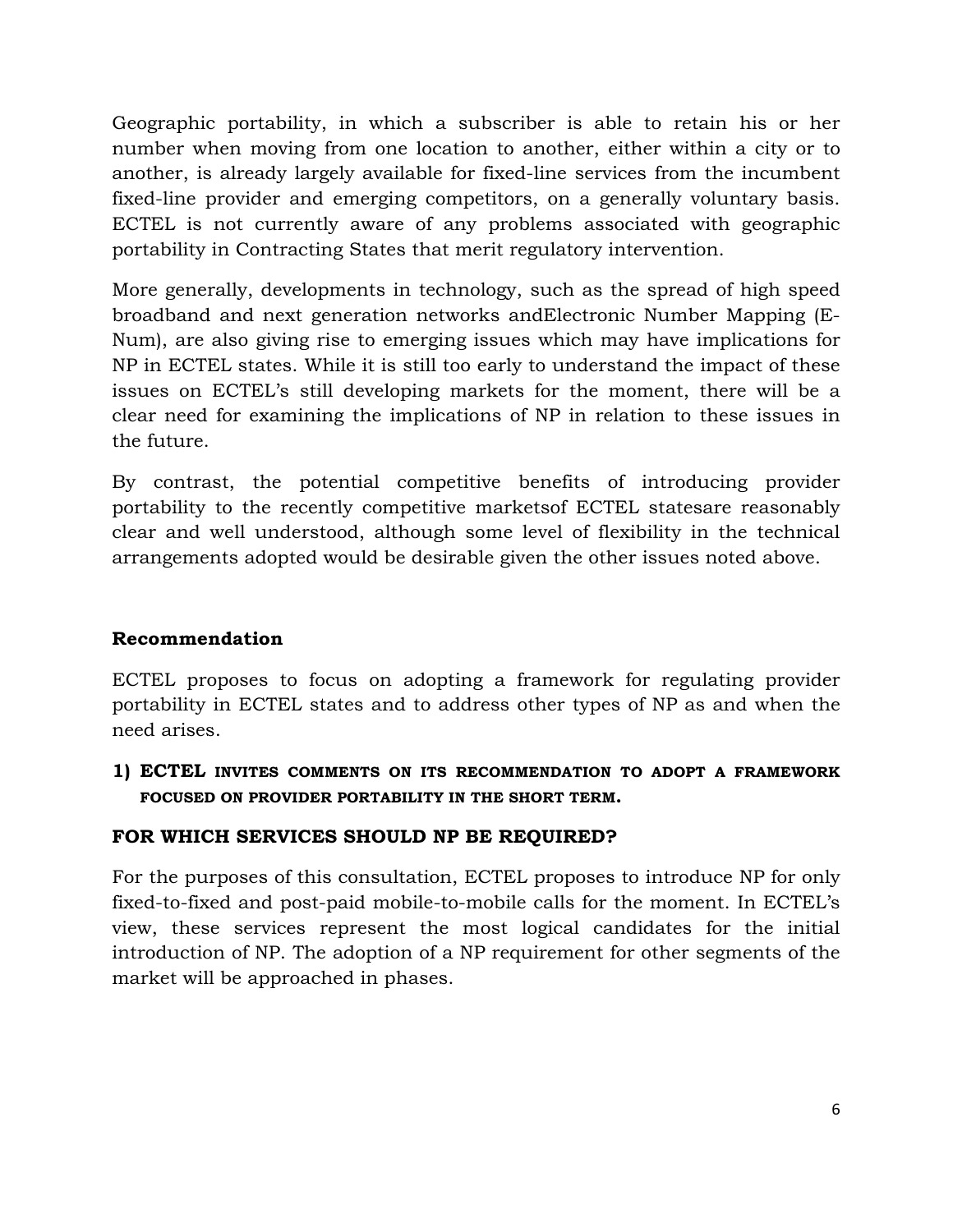#### **The Fixed Market**

The emergence of new entrants in the area of fixed line services has given rise to repeated calls by policy makers to facilitate NP<sup>2</sup> in order to ensure that actual competition for quality of service can take place and to reduce the potential for new entrants to be foreclosed from growth in the market. New fixed line providers have also raised concerns regarding the lack of portability, noting the challenges associated with competing in circumstances where customers are unable to keep their numbers when moving providers. The relatively low market shares commanded by new entrants, despite the availability of an alternative fixed provider in Dominica, Grenada, St. Lucia and St. Vincent and the Grenadines over several years, $3$  suggests that further regulatory steps are required to reduce barriers to competition, beyond the mere formal liberalization of the fixed sector.

More importantly, subscribers in ECTEL states are increasingly demanding NP for fixed services. In a survey conducted by ECTEL in 2008, 87% of small businesses polled, indicated that it would be important to keep their fixed line number if they switched providers. In Saint Lucia, the largest single ECTEL market, the figure was 92%. In fact, the "lowest" figured registered was in Grenada, where 78% of small business respondents stressed the importance of keeping their number.<sup>4</sup>From a statistical standpoint however, even the Grenada figure is significant, if the "lowest" number of respondents suggest that nearly 4 in every 5 business customers for fixed lines in that country,place a high premium on retaining their number.

Given this relatively high level of importance placed on NP by fixed-line business subscribers, ECTEL regards fixed-to-fixed portability as a natural starting point for the introduction of NP.

<sup>&</sup>lt;u>.</u>  $2$  "It is... unacceptable that ten years into liberalization, we are yet to have Number Portability. Consumers should be able to change provider and retain their telephone numbers, which they may have had for decades. Liberalization will not be complete without this capability. I challenge ECTEL to work with the providers to have this in place with urgency." The Hon. Tilman Thomas, Prime Minister of Grenada, on the occasion of ECTEL's 10<sup>th</sup> Anniversary, May 2010.

 $3$  See Appendix A to this consultation.

<sup>&</sup>lt;sup>4</sup> See "Report on the Use of Information and Communication Technology by Small and Medium Enterprises in the ECTEL Member States," ECTEL, (2009,) available at www.ectel.int.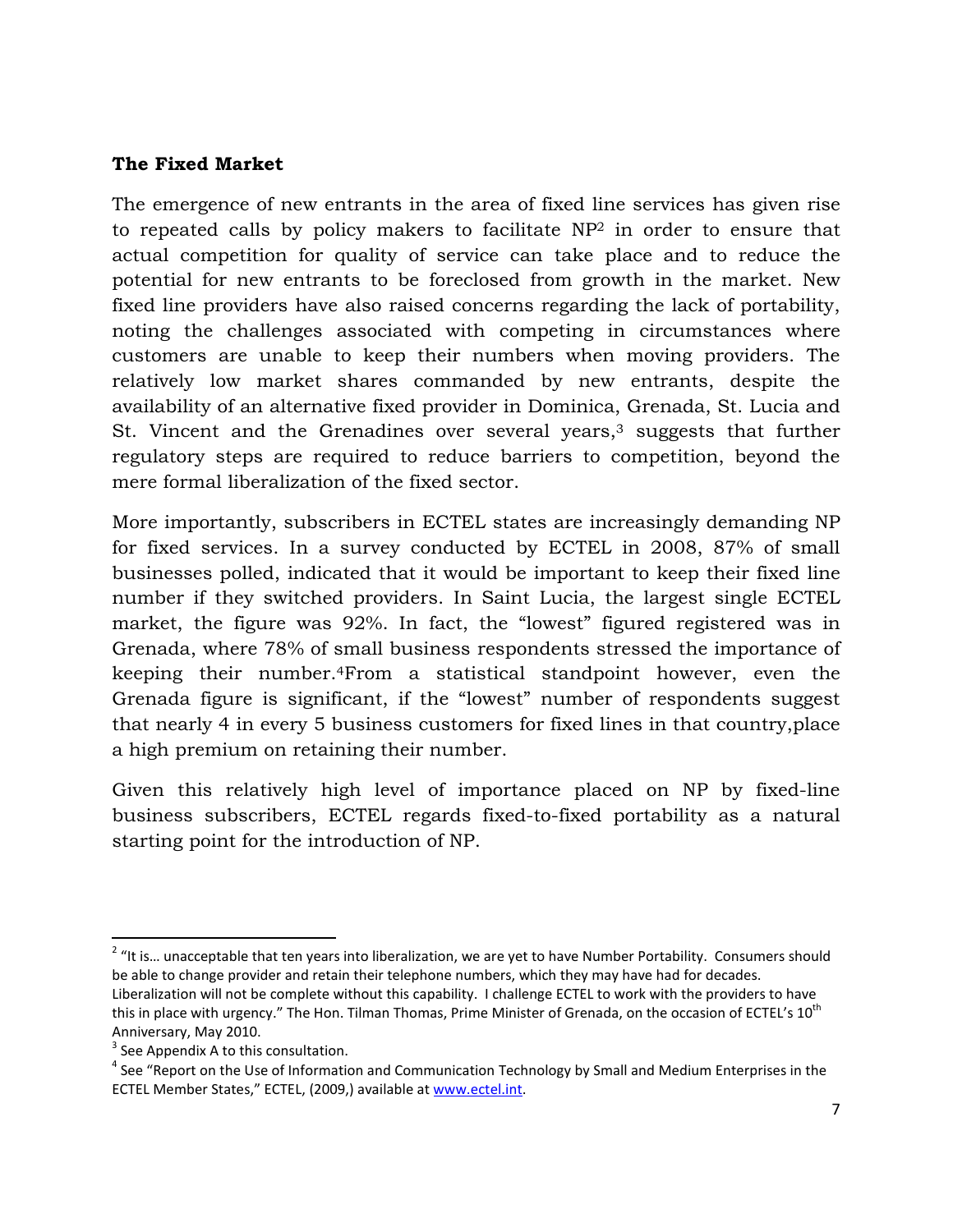#### **The Mobile Market**

In the same survey of small and medium enterprises (SMEs), roughly half of all respondents appeared to attach considerable importance to retaining their mobile telephone number, although the level of importance varied depending on the type of economic activity involved. In the case of the transportation sector for example, 71% of respondents indicated that number retention was crucial to business.

A more significant indicator however, may be that 88% of respondents indicated that they had not changed mobile providers in two years. This latest figure represents perhaps the strongest indication that the lack of number portability is a deterrent to changing providers and is likely to have a "chilling effect" on competition in the mobile market. As subscribers become increasingly associated with particular numbers to conduct an increasing range of business transactions, the possibility of losing those numbers assumes a level of risk these subscribers want to avoid.

This fact is underscored by the increasing economic importance of mobile phone service to SMEs in ECTEL states. Approximately 73% of businesses now report reliance on a mobile phone to conduct their affairs. Interestingly, a majority of respondents (61%) had only one mobile service provider. At the time of the survey, one provider had 70% of business subscribers.

Accordingly, it is clear that mobile phone service has become essential to the operations of SMEs. In light of the importance of the service to SMEs in ECTEL states and the critical role such businesses play in promoting growth and economic development, the option to retain numbers when switching providers could contribute significantly to overall competitiveness, reduced costs and an improved range of services.

Similarly, the importance of mobile services to corporate and other subscribers should not be overlooked. Traditionally, such clients have tended to be counted among the most profitable for providers, yielding relatively higher revenues per user than the average individual customer. In addition, even individual customers stand to benefit considerably from the improved choice and mobility facilitated through NP.

Clearly therefore, the introduction of some level of NP for the mobile market could yield significant dividends for many subscribers and small businesses in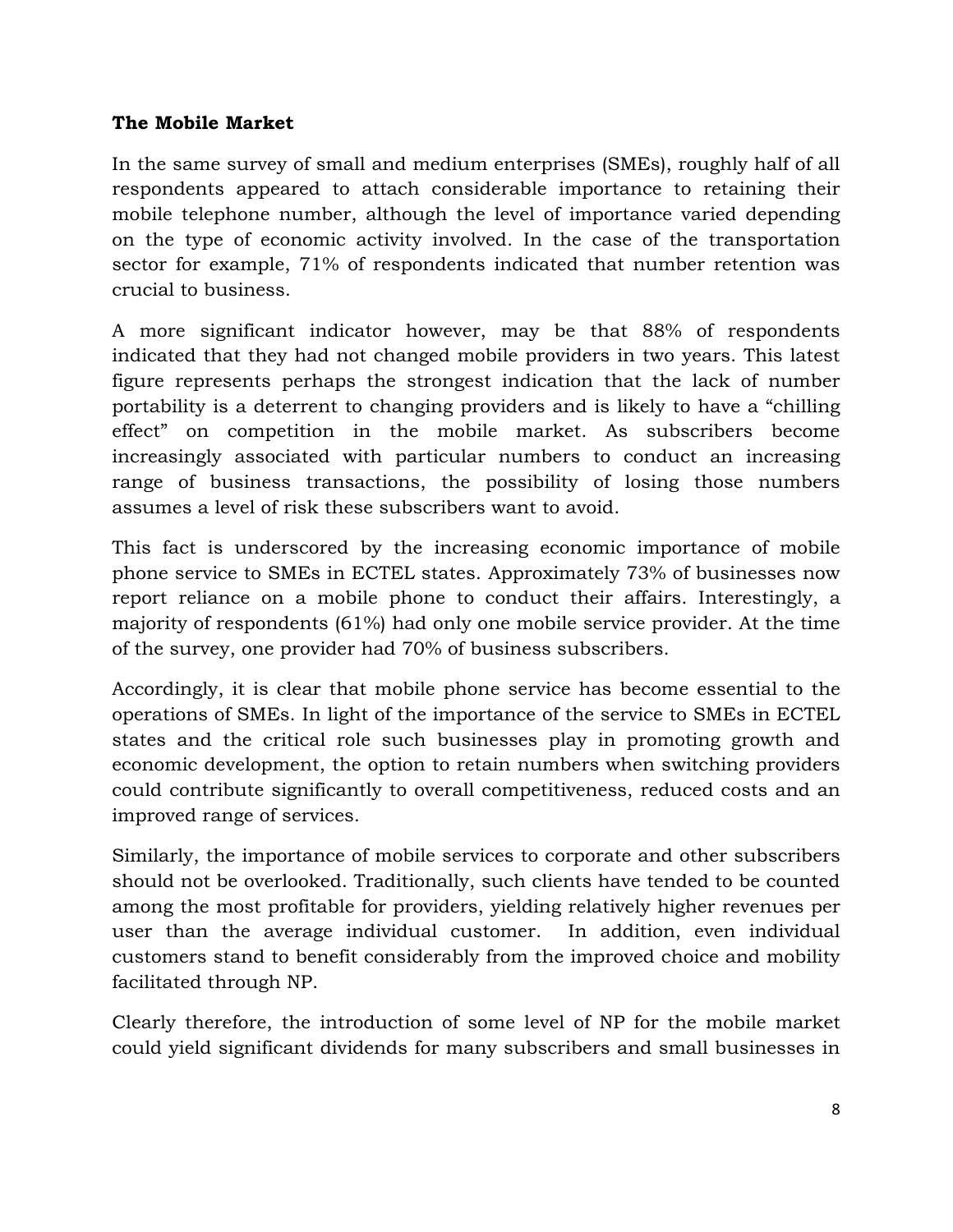particular, who are increasingly dependent on the service. ECTEL therefore recommends that NP should be introduced in some areas of the mobile market.

However, in the initial phase, ECTEL recommends that NP should be limited tocertain types of mobile services.In the case of post-paid services, the ability to switch providers while retaining a number that has become associated with a particular user or set of users would be obvious. Post-paid subscribers enter into annual contracts with providers, have established relationships that suggest a level of permanence, and tend to be more closely associated with particular numbers than the average pre-paid subscriber. The majority of corporate clients for example, rely on post-paid service. As a general rule, postpaid mobile customers tend to rely more heavily on one or a known series of numbers for all their mobile service needs. Providers are also more likely to risk extra commercial costs for post-paid customers, such as slightly discounted handsets, either as a reward for subscribing to post-paid service or as an inducement to subscribe to such services.

By contrast, the desirability or necessity of retaining numbers for subscribers of mobile pre-paid services is unclear. Such customers tend to be more casual users, do not enter into long term agreements with providers and tend to be more volatile. Pre-paid customers also tend to own multiple sim-cards for strategic use.For these customers, retention of a specific number is generally not a priority, and maintaining a relationship with any particular provider is simply not required.

Imposing a requirement of NP for pre-paid customers therefore, without clearly establishing the parameters for porting, could potentially give rise to significant costs for providers.In such circumstances, providers would need to facilitate portability for customers who could potentially make frequent and unnecessary requests for porting. This could be a significant burden and have a destabilizing effect on the mobile market in light of the fact that the majority of mobile subscribers are pre-paid.

ECTEL is sensitive to these potential costs and therefore believes that NP should be restricted in the initial stages to the post-paid mobile market, where demand by subscribers is better understood. Portability for the pre-paid mobile market may be considered at a later date as and when circumstances require it or in the event of clear subscriber demand. Restricting implementation of NP to post-paid mobile-to-mobile services for the moment also providesECTEL and the NTRCs,an opportunity to examine pre-paid portability in greater detail. For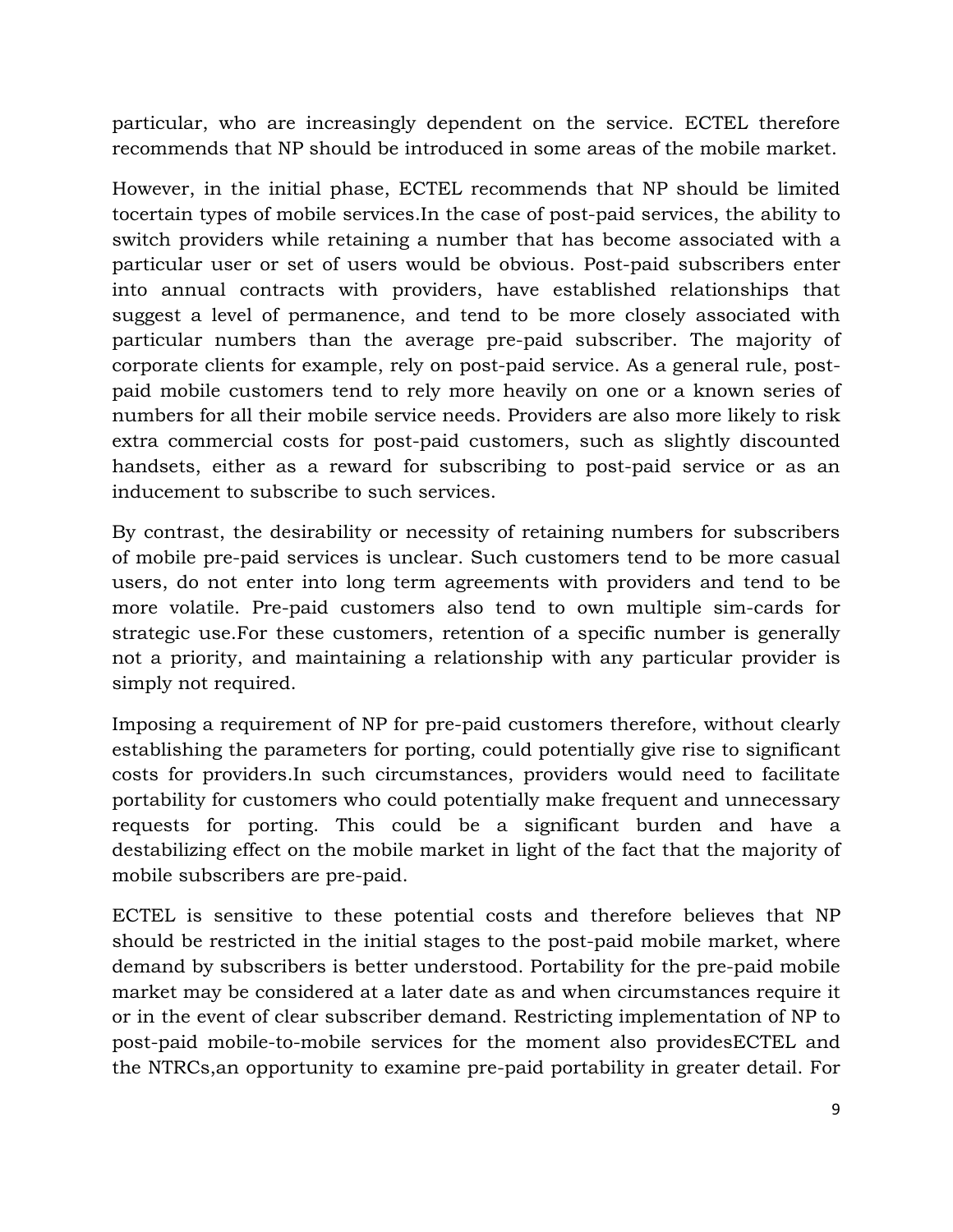instance, it would provide an opportunity to observe whether some level of migration takes place from pre-paid to post-paid services due to the availability of NP, or to consider in greater detail, the conditions for facilitating pre-paid portability, among other things.

The alternative to the approach proposed would be to introduce NP for all mobile services simultaneously.Notwithstanding the potential destabilization of the mobile market where proper conditions were not specified, one possible advantage to this approach would be that the higher porting volumes associated with the availability of pre-paid porting, could reduce overall porting costs.

For reasons outlined above however, ECTEL does not regard itas desirable to impose this requirement at this time.

# **Recommendation**

ECTEL proposes to recommend implementation of NP for fixed-to-fixed and post-paid mobile-to-mobile services.

- **2) ECTEL invites comments on its recommendation to implement NP for fixed-to-fixed and post-paid mobile-to-mobile services.**
- **3) ECTEL invites comments on its recommendation to defer the implementation of pre-paid NP pending further investigation and study.**

# **WHAT TYPE OF TECHNICAL ARRANGEMENTS SHOULD BE ADOPTED?**

There are a number of potential technical solutions for facilitating NP in ECTEL states. These options can be complex and vary depending on whether portability is to be implemented for either mobile or fixed networks and whether the arrangements involve a peer-to-peer solution or reliance on a centralized database ("CDB") or intelligent network ("IN") solution. Briefly, some of these options include:

Onward Routing

A call to a ported number is routed to the original network where the call is then sent to the new destination network either by means of call forwarding or a database query. Call forwarding is suitable for voice calls only.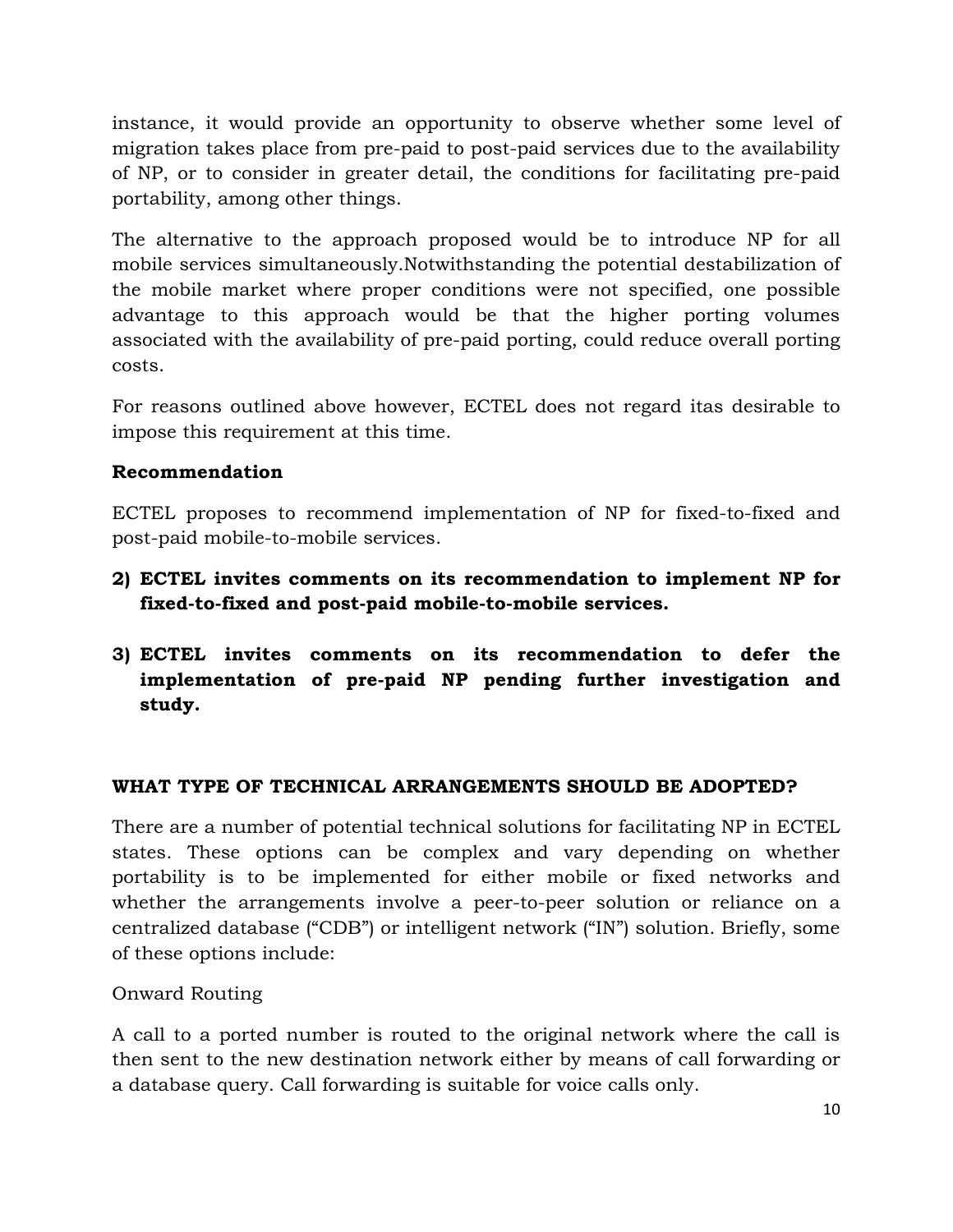#### Query On Release

If a number is ported, the destination network sends a release message to the originating network which then makes a database enquiry and finally routes the call to the new destination. This method requires use of a CDB/IN.

# Call Drop Back

The donor network receiving the call makes the database enquiry and passes on the information to the originating network, which then uses the information to complete the call. This method requires use of a CDB/IN.

#### All Call Query

The originating network always makes a database enquiry for outgoing calls, and then routes the call to the correct destination from the outset.This method requires use of a CDB/IN. It is suitable for both fixed and mobile network portability.

# Routing of Non-Call Related Information

For non-call related signaling, the Signaling Relay Function (SRF) has been developed. This function is usually implemented as part of a CDB/IN solution and can be used to facilitate the routing of SMS messages and other non-call related information. The SRF is also used for mobile portability and has been utilized by many mobile operators in the United Kingdom. In this system, calls are directed to the donor network which passes the call onward to the receiving network.

#### Back Office Processes

In addition to the routing arrangements for NP, a successful regime requires clear and well established administrative processes to ensure that numbers can be successfully ported so that ported numbers may be called seamlessly. These processes generally include the methods by which the database is updated and or that information is shared with and between providers. Generally, these procedures may be specified by regulators or agreed between providers.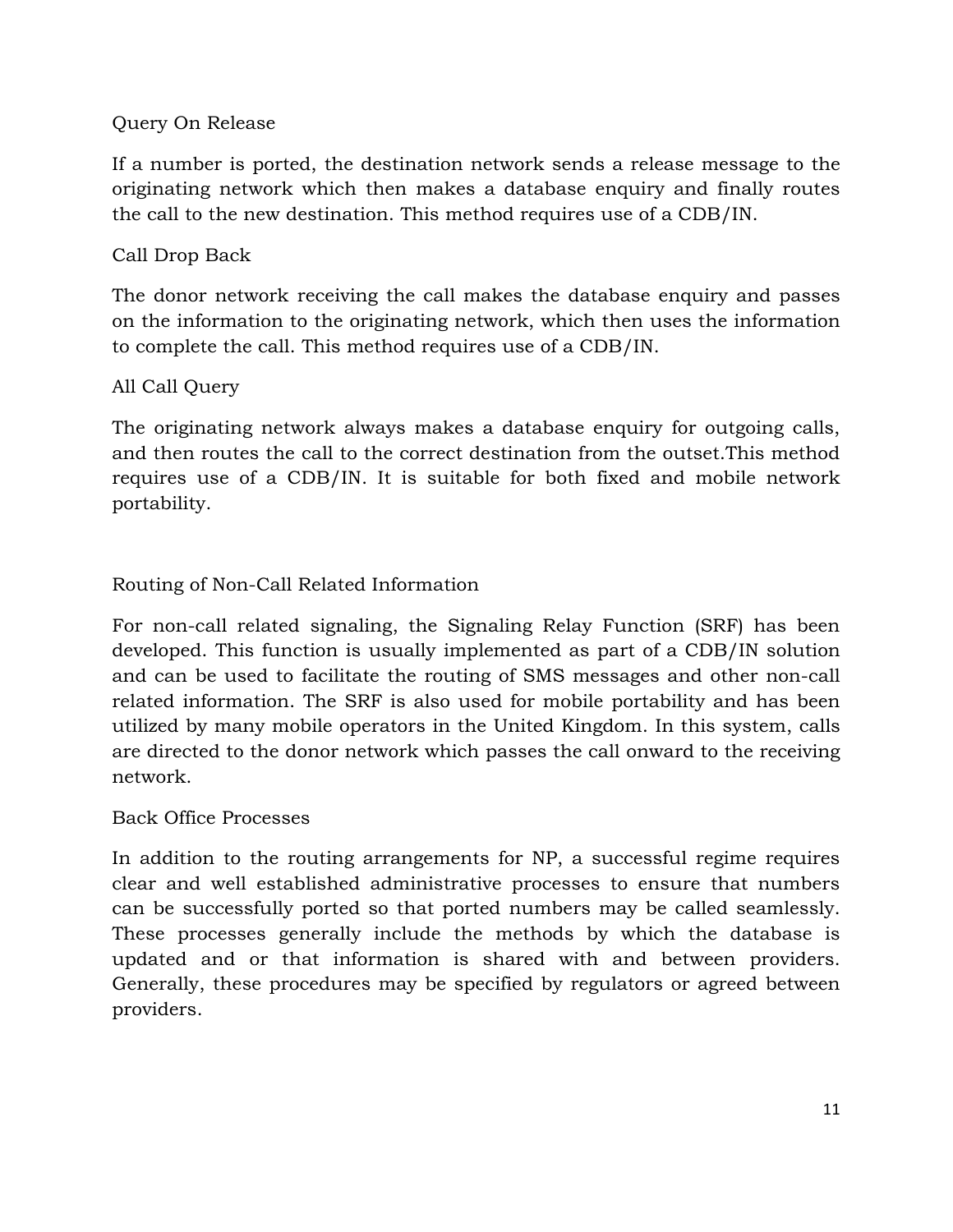#### **Centralized Database Solutions**

Globally, the most popular solution for achieving number portability is the CDB or IN solution. In this type of system, a reference database or number clearing house owned or operated by an independent third party or sometimes maintained by a consortium of providers is established for the purposes of facilitating NP. With these systems, the All Call Query method is utilized to determine whether a call is to a ported number and to ensure that the call is then directed to the destination network. In Europe, the CDB solution has been adopted by a majority of countries. Most interestingly, several small jurisdictions have adopted this option in recent times, including Malta and Jersey, with population sizes comparable to ECTEL states.

These CDBs provide several obvious advantages which make them attractive solutions for regulators. First, it is possible that the databases can be operated by third parties with specialized infrastructure for providing such services that is already established. This means that costs can usually be shared by providers both within andin some cases, depending on the route pursued, outside of ECTEL jurisdictions. If this option is pursued, the initial start-up costs are reduced significantly, making it incredibly attractive. Alternatively providers may jointly choose to establish such a centralized reference database.

The second important advantage is that the CDB solution is easily adaptable to different types of services, so that both fixed and mobile, or even other types of portability may be facilitated.

#### **Peer-to-Peer Solutions**

However, an alternative to CDB solutions is Peer-to-Peer arrangements. Bilateral peer-to-peer solutions allow operators to enter into individual arrangements for porting. These arrangements may be standardized across the industry or may be unique to each agreement. Although internationally, such peer-to-peer arrangements are fewer given the availability and convenience of centralized solutions,it is nonetheless arguable that the arrangement may be suitable for jurisdictions with small port volumes and a limited number of operators.

By comparison, the centralized option involves the establishment of a single reference database containing all the numbers. This database is usually copied to operational databases in each participating network operator on a frequent basis. As noted above,a consortium of operators usually manages the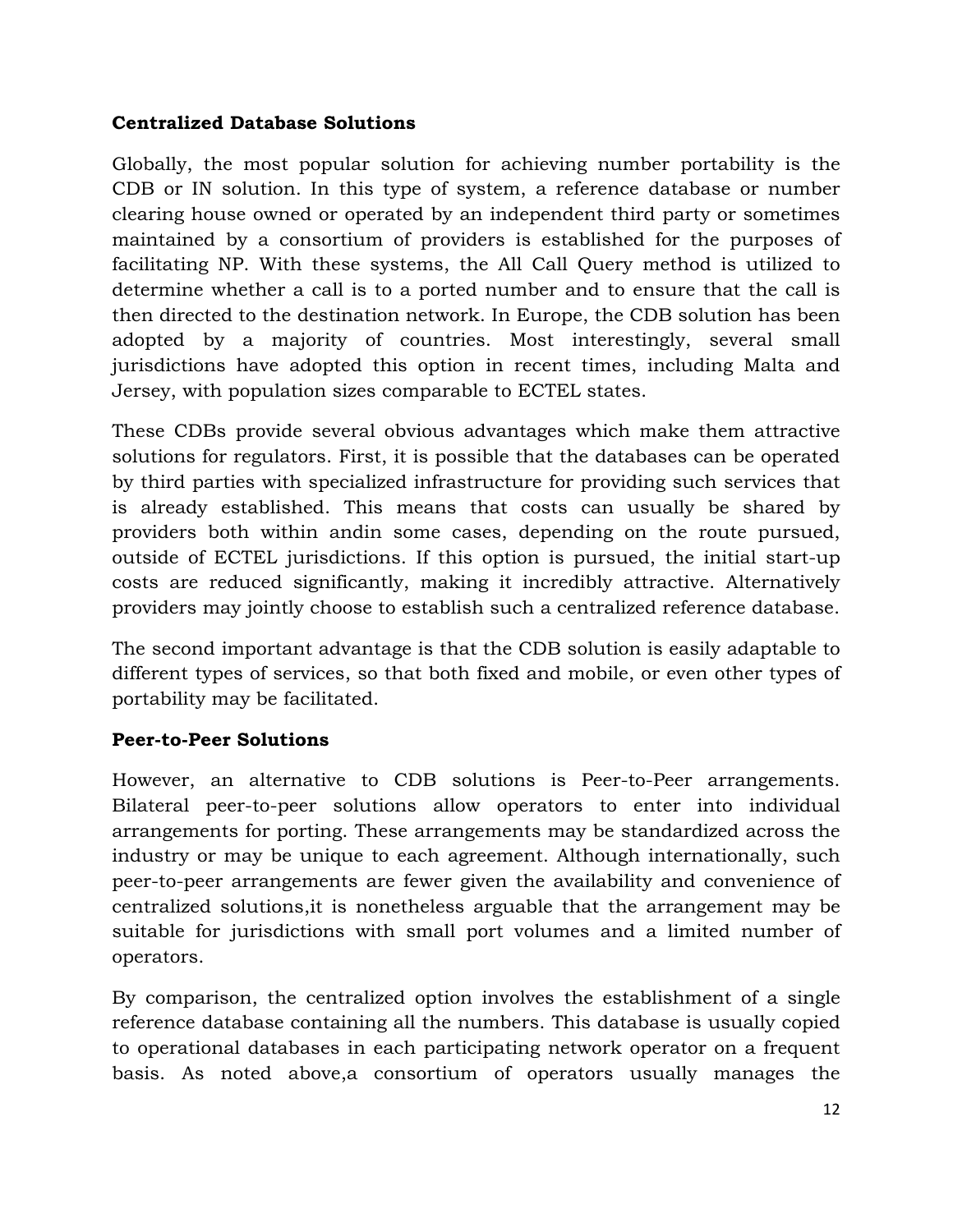centralized database, though its actual operation and maintenance may be outsourced. As such, although the setting up of a central database is the common solution for number portability globally, a potential advantage of peerto-peer arrangements is that initial establishment costs can be lower. This tends to be an important consideration in small jurisdictions where porting volumes are relatively low.

On the other hand, even peer-to-peer arrangements have implications for providers who may be required to upgrade their networks or switches to accommodate NP. Moreover, many peer arrangements prove more costly to maintain in the long term, whereas centralized solutions tend to result in lower overall long term maintenance costs.

# **Number Portability and Small Jurisdictions**

The notion that CDBs/IN solutions are too expensive and therefore inappropriate for small jurisdictions is also not supported by international evidence. A number of small jurisdictions with population sizes and profiles comparable to ECTEL states, either individually or in total, have adopted the CDB/IN solution to facilitate NP. As noted previously, these jurisdictions include Iceland, (approximately 320,000 inhabitants), Luxembourg (approximately 490,000 inhabitants), Jersey (approximately 87,000 inhabitants) and Malta (approximately 420,000 inhabitants.) Accordingly, CDB solutions are a proven option for small jurisdictions.

A further potentially significant consideration is that the NP solution adopted for ECTEL states may be available to other Caribbean jurisdictions, further reducing overall costs of establishment and maintenance. Alternatively, providers based in ECTEL may choose to participate in NP solutions established for other Caribbean jurisdictions, based on the fact that several Caribbean jurisdictions, including the Bahamas and Jamaica, are contemplating the introduction of NP in their telecommunications markets. Both these options suggest the possibility that the costs of facilitating NP may be less significant than initially thought, upon closer analysis.

Fundamentally therefore, the questions providers must resolve are whether they bear the costs alone or seek to share them and whether they avoid higher costs in the short term only to deal with higher costs in the future.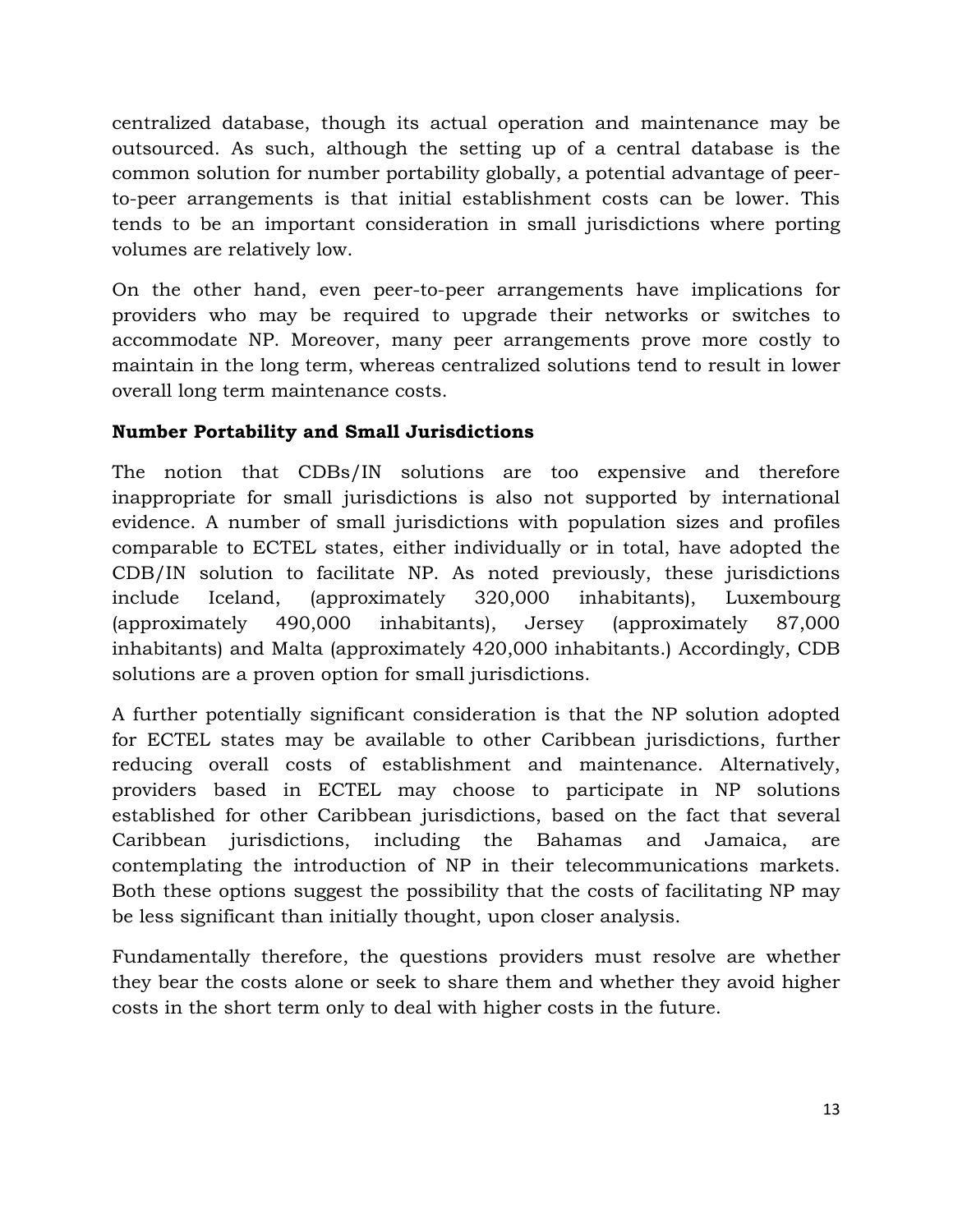#### **TechnicalRequirements**

In terms of pure technical feasibility, most modern switches come preconfigured by switch vendors to accommodate NP. In such cases, software licences may be required to unlock existing capability or enable upgrades. However, older networks or technology may not have that capacity and may require some upgrading.

ECTEL takes the view that providers would be best positioned to address their network needs to facilitate NP and their related costs.

#### **Basic Policy Considerations**

ECTEL's view is that providers should be invited to recommend the appropriate technical solutions for implementing NP in member states, bearing in mind the broad policy objectives and parameters outlined in this consultation. Accordingly, any final decision on routing and administrative arrangements for NP should be made in consultation with all interested parties and subject to the eventual approval of the National Telecommunications Regulatory Commission (NTRC). The Commissionin consultation with ECTEL, reserves the right to refuse to grant permission for the implementation of any solution which is unable to meet the broad policy objectives it has outlined, once the options proposed in this consultation have been adopted.

Irrespective of whatever type of technical solution is preferred by providers to facilitate NP in member states, the solution should meet some basic expectations. In particular, a solution for NP should:

- (a) Be flexible enough to accommodate the different types of networks that currently exist as well as foreseeable upgrades of existing networks and technology;
- (b) Take account of emerging issues likely to impact on NP in the future;
- (c) Facilitate true portability, including voice and non-call related information;and
- (d) Be cost effective, efficient and provide maximum value to subscribers, bearing in mind the broad policy objectives outlined in this consultation.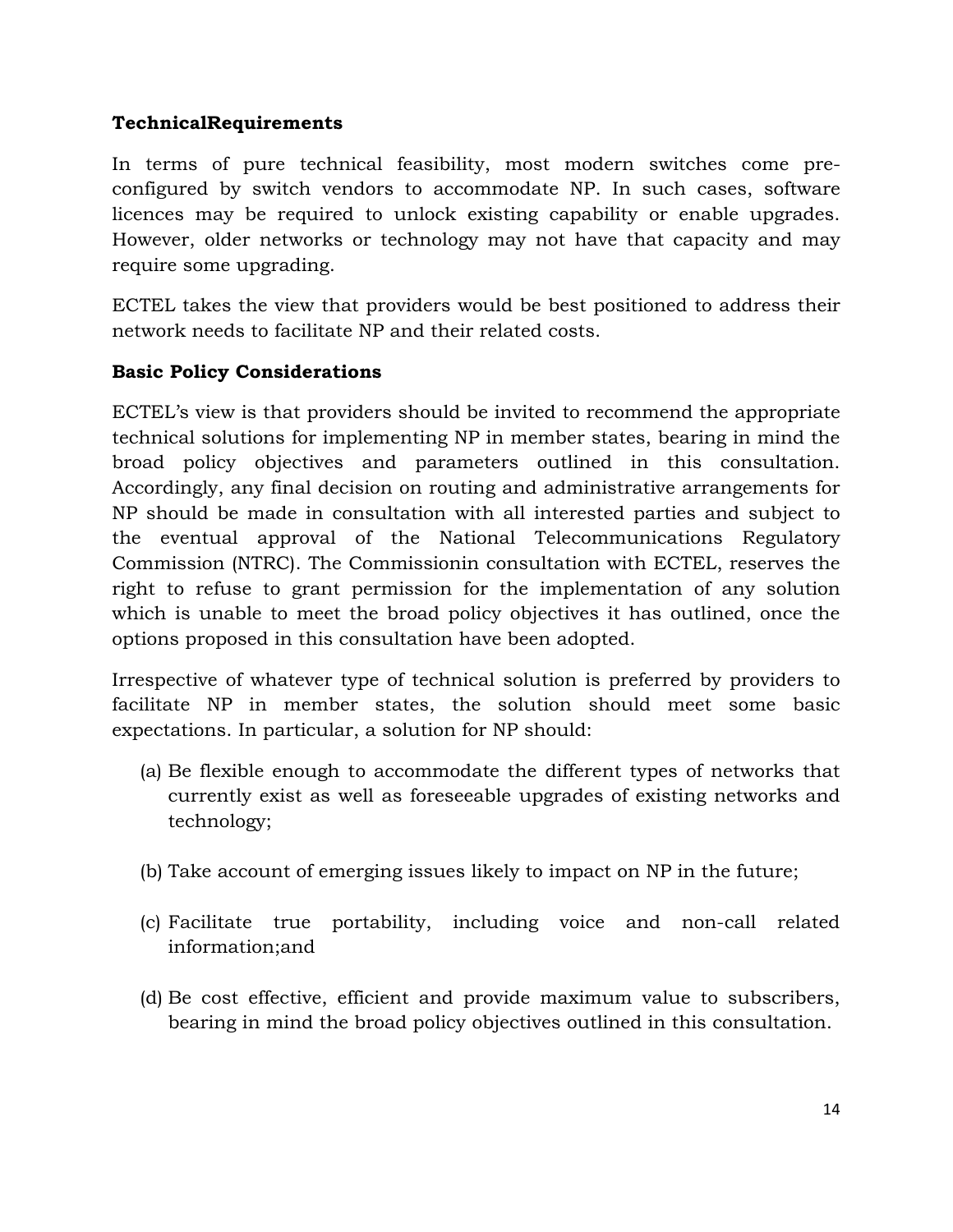If necessary, a further consultation on NP may be undertaken, dedicated exclusively to determining the preferred technical solution proposed by providers currently operating in ECTEL states.

#### **Recommendation**

ECTEL does not propose to recommend a technical solution for implementing NP in member states and will instead permit providers to make submissions on the most appropriate technical solution, bearing in mind the broad policy objectives outlined in this consultation.

- **4) ECTEL invites comments on centralized databases versus peer-to-peer options for NP.**
- **5) ECTEL invites comments on the most appropriate technical solution and related costs for implementing NP in ECTEL states.**
- **6) ECTEL invites comments on participating in regional NP solutions for providers in ECTEL states.**
- **7) ECTEL invites comments on the issue of technology neutral options for implementing NP in ECTEL states;**
- **8) ECTEL invites comments on the need to provide NP solutions capable of facilitating the transmission of SMS and other non-call related signaling.**
- **9) ECTEL invites comments on the proposal to undertake a further consultation focused solely on the technical solutions proposed by providers responding to the current consultation.**

#### **HOW LONG SHOULD IT TAKE TO PORT A NUMBER?**

A critical determinant of whether a porting process is successful and provides value to subscribers is the time period within which a number can be ported. Where the process is measured in days or weeks, it is likely to serve as a significant disincentive to change numbers and undermine the efficacy of a NP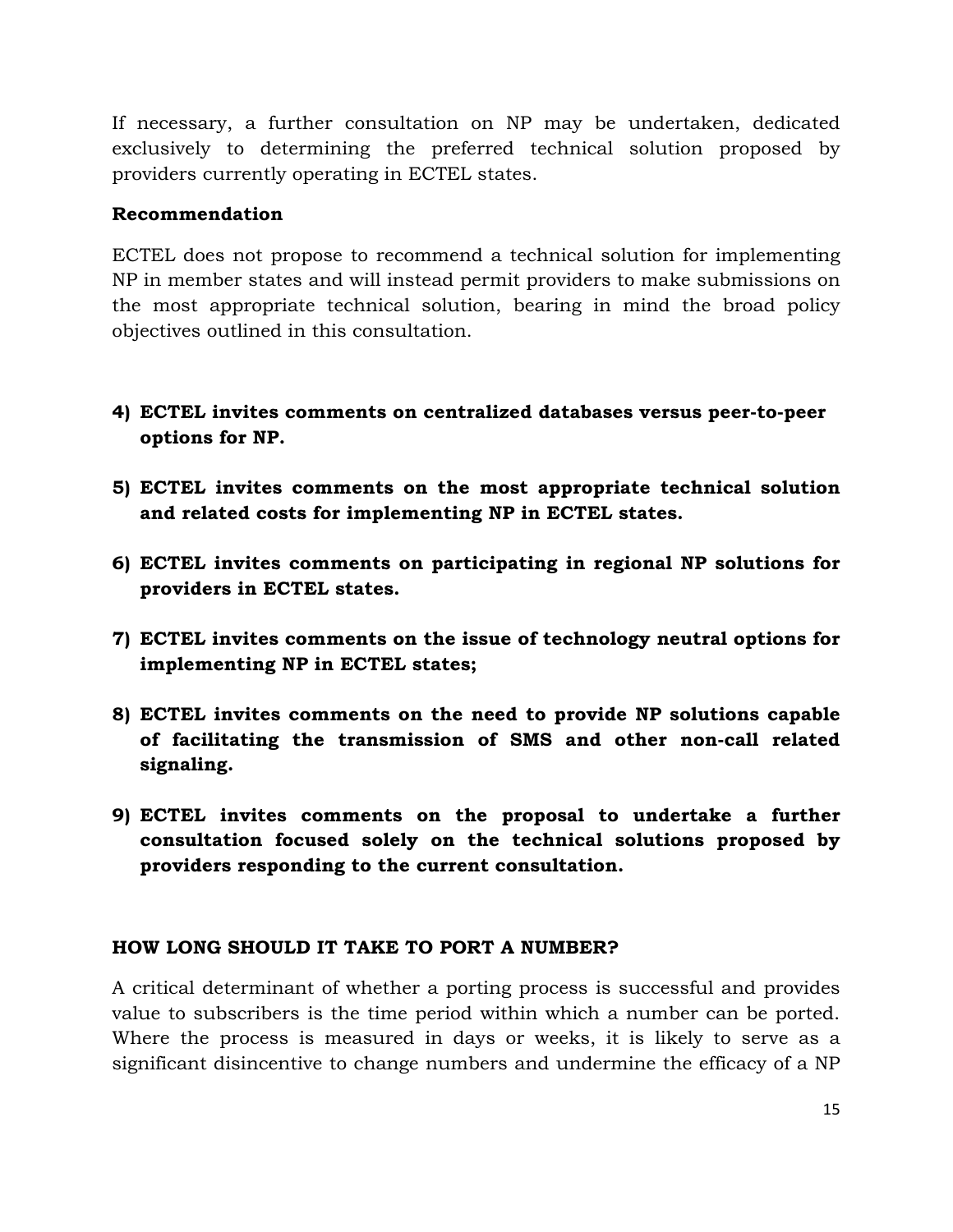arrangement. Periods that are too short however may, depending on the technical solutions adopted, lead to subscriber frustration, delay and increased costs. Depending on the administrative processes involved and the procedures required by donor networks for example, an unduly short period of time might result in higher incidences of fraud and or mistake. Either case of delay or undue haste is also likely to have cost implications. The longer the period adopted, the higher potential costs of porting for users, while shorter periods are also likely to increase costs for both providers and users due to mistakes, fraud and the associated requirement for facilitating portability on a consistent basis.

Globally, porting periods vary substantially, but it is consistently the case that NP regimes with shorter porting periods are notably more successful than regimes in which they are not.

Having noted this, ECTEL's view is that the issue of time for porting should be guided to the extent possible, by international best practice in this area. In Ireland for example, the time for porting is limited to 2 hours. In the US, the Federal Communications Commission requires mobile porting to be facilitated in 2.5 hours.

However, while ECTEL believes such time periods are the ideal and that any NP option adopted should attempt eventually to facilitate that level of efficiency, it proposes for now only to recommend an outward limit of 24 hours to facilitate a port. Any substantially longer period would likely defeat the purpose of portability and serve as a disincentive to subscribers.

#### **Recommendation**

ECTEL proposes to recommend that the technical option for NP eventually adopted in member states should be capable of facilitating a port within a period of 24 hours.

# **10) ECTEL invites comments on the time period proposed to implement a request to port a number.**

#### **WHO SHOULD BEAR THE COST OF FACILITATING NP?**

The costs of enabling number portability can be roughly divided into three categories.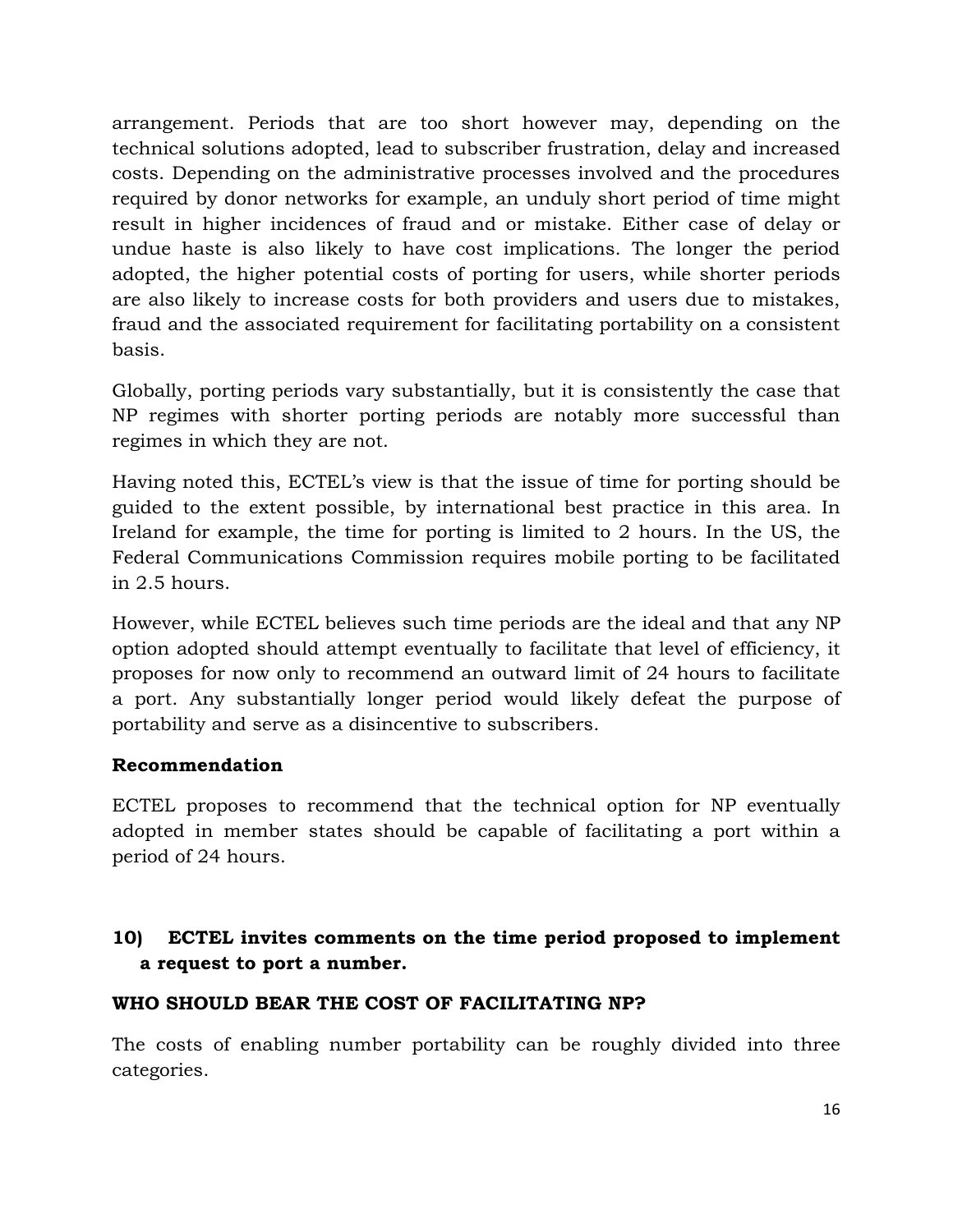- (i) System set up and maintenance costs are incurred in establishing and maintaining the capability to supply number portability. These costs include the conditioning of exchanges and or establishing and maintaining databases. (Implementation or set-up costs.)
- (ii) Call conveyance costs are costs associated with delivering calls to ported numbers. These costs include any additional switching and transmission required for calls to ported numbers, as well as the costs of expanding the capacity of the network to cater for calls to ported numbers. In part these costs depend on the number of customers who have ported their number. (Recurring or ongoing costs.)
- (iii) The customer transfer costs are one off costs to the donor operator each time a customer ports their number to another provider.(Commercial costs.)

It is important to recognize that the cost of implementing NP is directly dependent on the technical solutioneventually adopted and the back-office processes required to supportit. In whatever case, most arrangements for establishing NP will generally involve the costs of software upgrades, network alterations and or establishing databases and query points, to some degree or other.

For ECTEL, the most important questions to resolve are: (i) whether the costs for NP should be borne by users or providers, and (ii) if the latter, how the costs should therefore be apportioned. In arriving at its determination, various factors have been taken into considerationincluding the fact that NP is in the public interest. In ECTEL's view, the obligation to facilitate NP is a basic requirement for telecommunications providers, similar in many ways to the need to supply subscribers with a bill or tariff information. Put another way, ECTEL regards the facilitation of NP as a basic cost of doing business in a liberalized, competitive telecommunications environment.<sup>5</sup>

Further considerations are the need to minimize costswhile distributing benefits fairly and promoting reciprocity. The most important consideration is that the system adopted should not discourage porting.

Accordingly, ECTEL's view is that, irrespective of the solution proposed, implementation costs of NP are best and most appropriately borne by providers. Whether such costs are borne by providers individually or shared between them will depend on the technical solutions eventually adopted. Costs

-

 $<sup>5</sup>$  This is expressly recognized by the Interconnection Regulations. See Chapter 1, page, 11, above.</sup>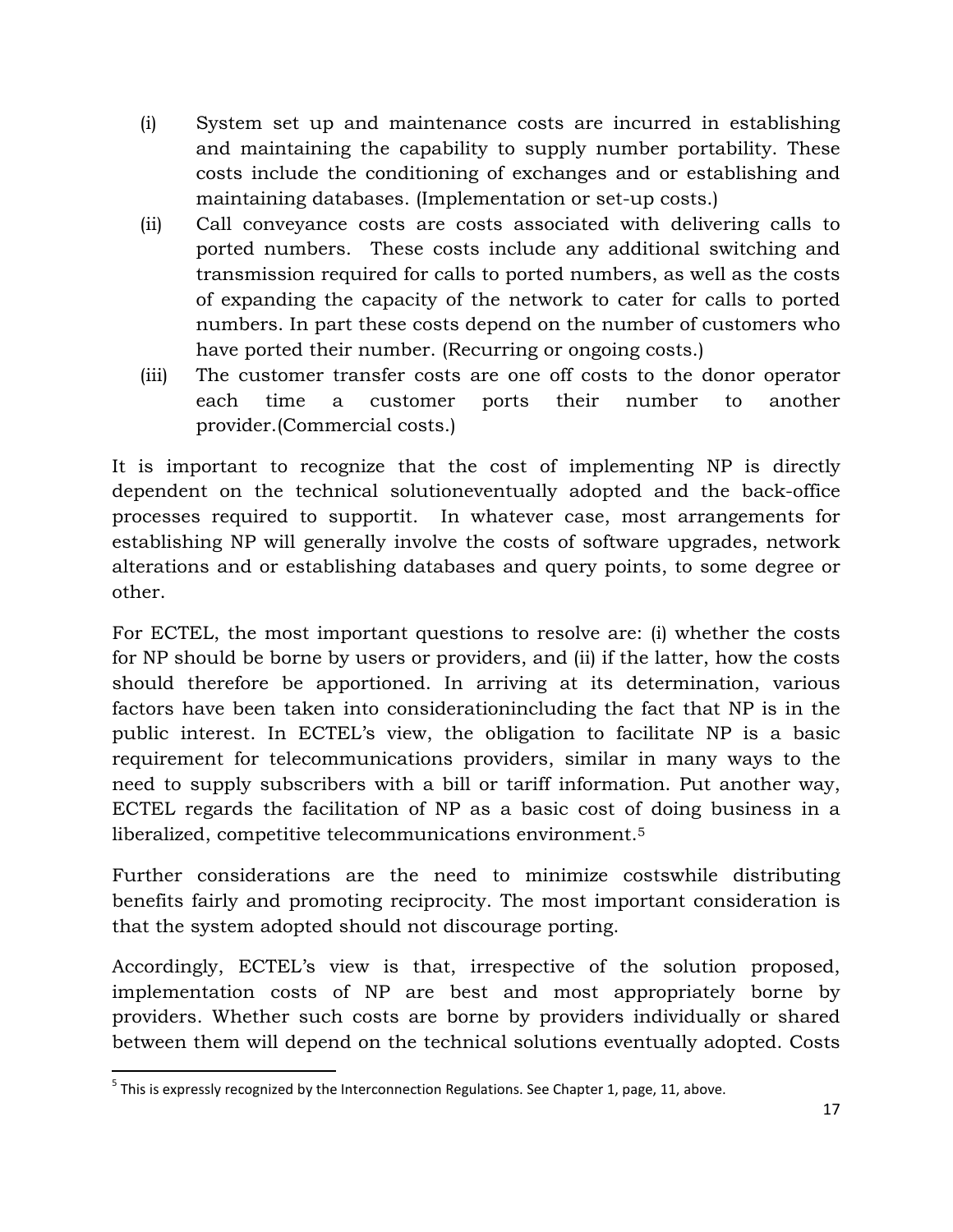of implementing NP should not be imposed on users under any conditions and as such, subscribers should not be required to contribute a fee to the establishment or maintenance of the NP infrastructure.

# **Recommendation**

ECTEL proposes to recommend that the costs of implementing NP should be borne by providers. ECTEL proposes to permit providers to indicate, based on the preferred technical solution to be adopted, whether costs should be shared among providers or whether all providers should be required to bear their own costs.

- **11) ECTEL invites comments on whether the implementation costs of NP should be placed on providers.**
- **12) ECTEL invites comments on whether providers should be required to contribute to the establishment and maintenance costs of a NP system or whether all providers should be required to bear their own costs.**
- **13) ECTEL invites comments on how costs should be distributed between donor and recipient networks.**
- **14) ECTEL invites comments on whether providers should be permitted to charge subscribers any kind of fee for porting their number.**

#### **WHAT CONDITIONS SHOULD BE ATTACHED TO NUMBER PORTABILITY?**

In addition to the many complex technical considerations that may impact NP, there are a number of important issues to resolve with respect to the actual porting process if it is to be successful. To ensure success, providers should be required to comply with a number of basic rules:

- (1) Porting should be facilitated by the recipient network;
- (2) Providers should be required to notify consumers of their right to port their number and should clearly specify the conditions for porting in their terms and conditions of service;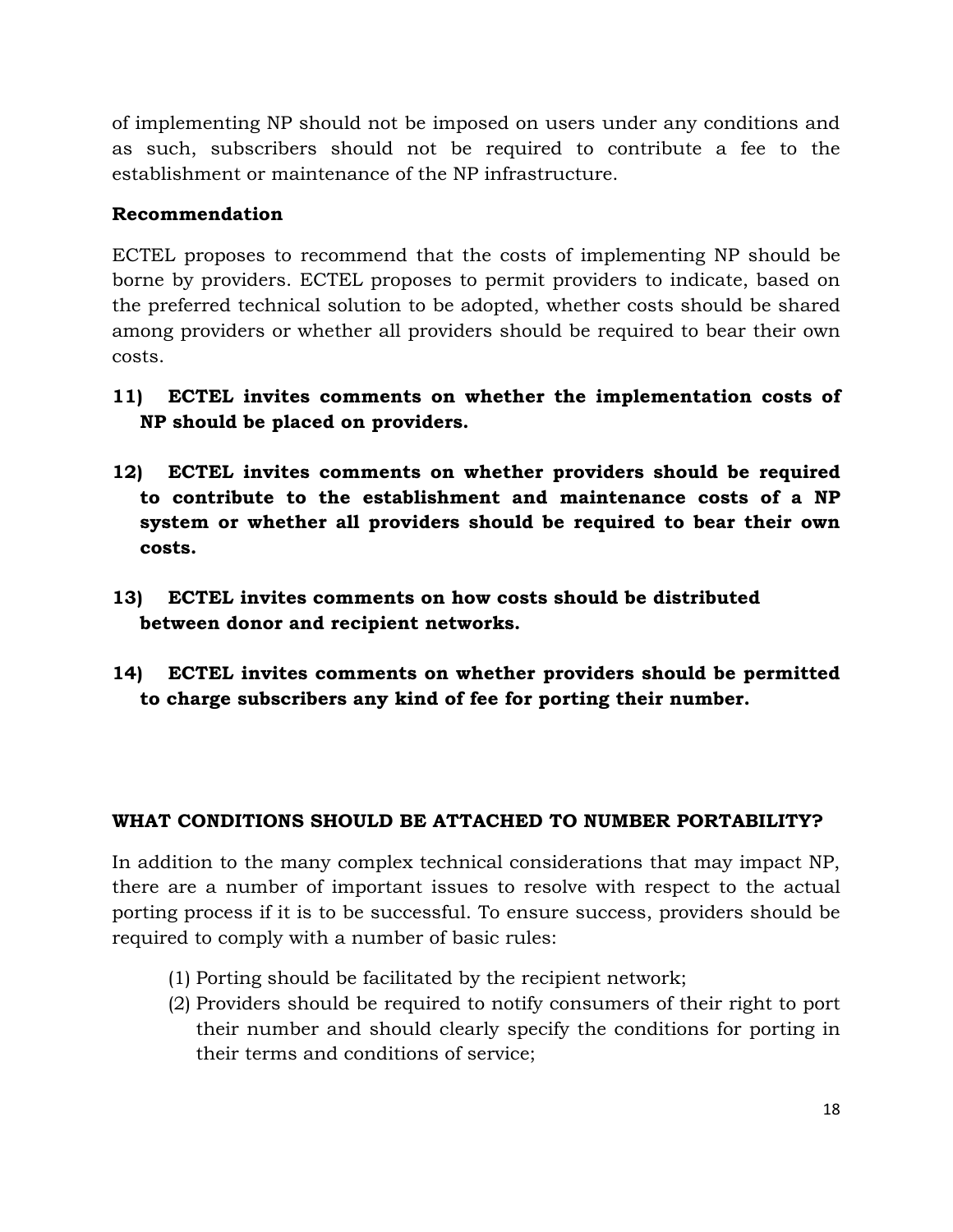- (3) Subscribers should be entitled to port their number to any operator including to a previous operator;
- (4) Subscribers should be permitted a minimum period within which to withdraw a request to port or to change their minds after initiating a service with a new provider;
- (5) Donor networks should not do anything to impede a request to port once a subscriber has fulfilled all the obligations contained in the provider's terms and conditions of service;
- (6) Providers should only be entitled to refuse a request to port a number where –
	- (a) The request refers to a non-existent number;
	- (b) The request is by an unauthorized person;
	- (c) The requested number is already in the process of being ported;
	- (d) The number for which a port is requested is temporarily or permanently disconnected from the donor operator's network;
	- (e) There are unfulfilled contractual obligations of the subscriber toward the provider at the moment of the request.
- (7) Providers must provide non-discriminatory conditions for subscribers with ported and non-ported numbers.

To enable ECTEL and the NTRC to monitor the implementation of NP, additional obligations may be imposed on providers required to facilitate portability. Some of these additional obligations include:

- (a) Providers should provide portability without changing the nature of the service;
- (b) Donor providers should be required to maintain and provide a list of ported numbers of their subscribers to the NTRC at its request;
- (c) Recipient providers should maintain records in respect of requests for porting which have been rejected for a period of at least twelve months and should disclose the same to the NTRC at regular, predetermined intervals; and
- (d) Providers should be prohibited from engaging in "win-back" tactics once a request for a port has been made.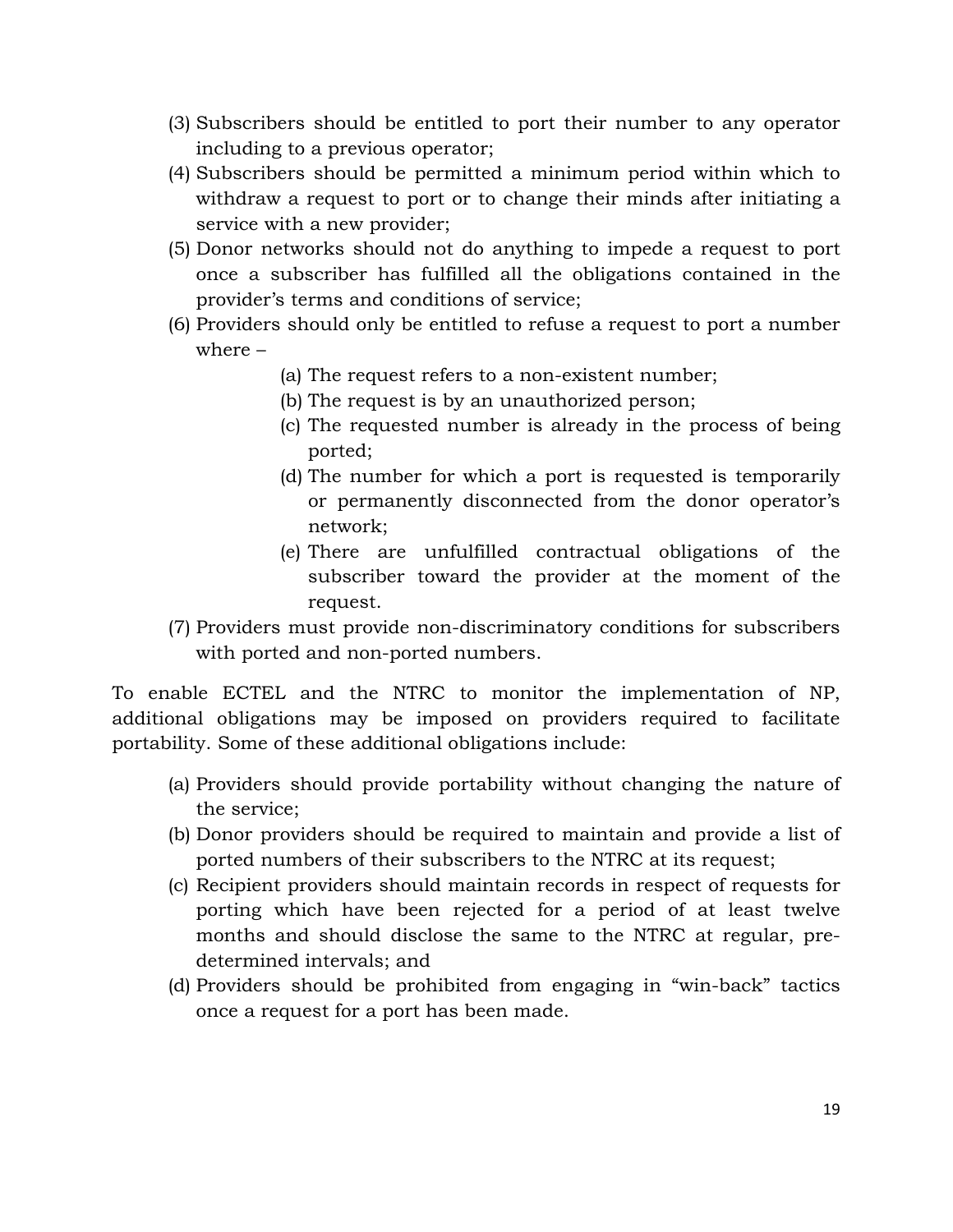#### **Recommendation**

ECTEL proposes to recommend that the basic conditions for porting and the process for porting should be clearly specified and understood by providers.

# **15) ECTEL invites comments on the process proposed for implementing NP and the associated conditions on providers.**

# **WHEN SHOULD NUMBERPORTABILITY BECOME MANDATORY FOR PROVIDERS IN ECTEL STATES?**

Taking all matters into consideration, ECTEL proposes to recommend that NP should be implemented in ECTEL states from 1st September 2012, which represents one year from the close of the current consultation.

# **16) ECTEL invites comments on the proposed deadline for implementing NP in ECTEL states.**

#### **OTHER CONSIDERATIONS**

#### **Validation of Requests**

In order to facilitate a convenient and efficient process, providers will need to agree on the basic requirements for validation of a port request. At a minimum, some method should be utilized to authenticate the identity of the subscriber making the request. Such a requirement for validation would be important to reduce instances of fraud and potential hardship to subscribers. It would also avoid exposing providers to nuisance requests and or potential liability from genuine subscribers where numbers have been ported pursuant to a false request.

However, any authentication or validation procedures adopted should be no more burdensome and or different than providers already require for new subscribers.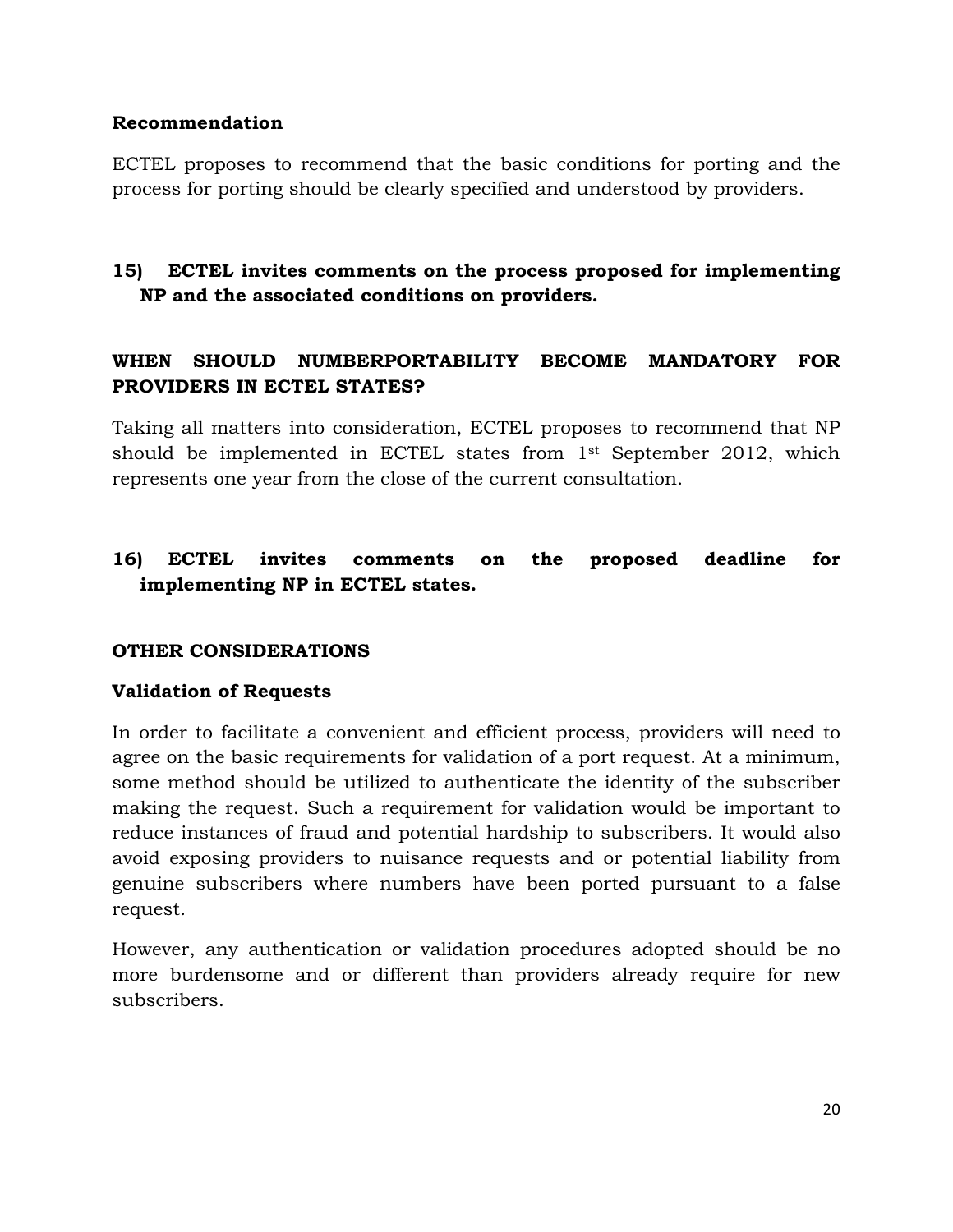#### **Recommendation**

Providers should be required to indicate what type of validation/authentication procedures should be adopted to facilitate a port request.

# **17) ECTEL invites comments on the process of validation or authentication to be utilized to facilitate a port request by a recipient network.**

#### **Tariff Issues**

One of the potential complications of NP is that it becomes more difficult for subscribers to predict the costs of certain calls, due to the fact that they may be unaware that a number is now associated with a different network. In ECTEL states, where charges for calls between networks remain artificially high, the change from one network to another by a particular subscriber could potentially cause problems for callers expecting to make an on-network call. Whereas previously, subscribers could associate a particular number or number series with a particular networkand thereby make strategic decisions with respect to calling, NP will make that level of tariff predictability difficult.

In effect therefore, NP may in the short term, reduce the level of tariff predictability which subscribers in ECTEL states currently take for granted.

However, ECTEL does not regard this as an insurmountable or major problem for three reasons. First, in the long term, NP is likely to put downward pressure on prices, particularly in the mobile market.

Second, the problem is transient in nature at best. As customers become increasingly aware of the availability of NP, subscribers will be more likely to both inform and ask calling partners whether they have shifted network, and thereafter make strategic calling decisions.Effectively, each caller only needs to be told once that the recipient has switched networks.

Third, all the providers operate fully throughout each member state and retail costs between providers, though different, do not substantially vary. The advent of major "bill shocks" from an unmonitored off-network call is therefore likely to be small. Or put in other terms, even the relatively higher costs of cross-network calls are likely to be generally predictable to the average subscriber.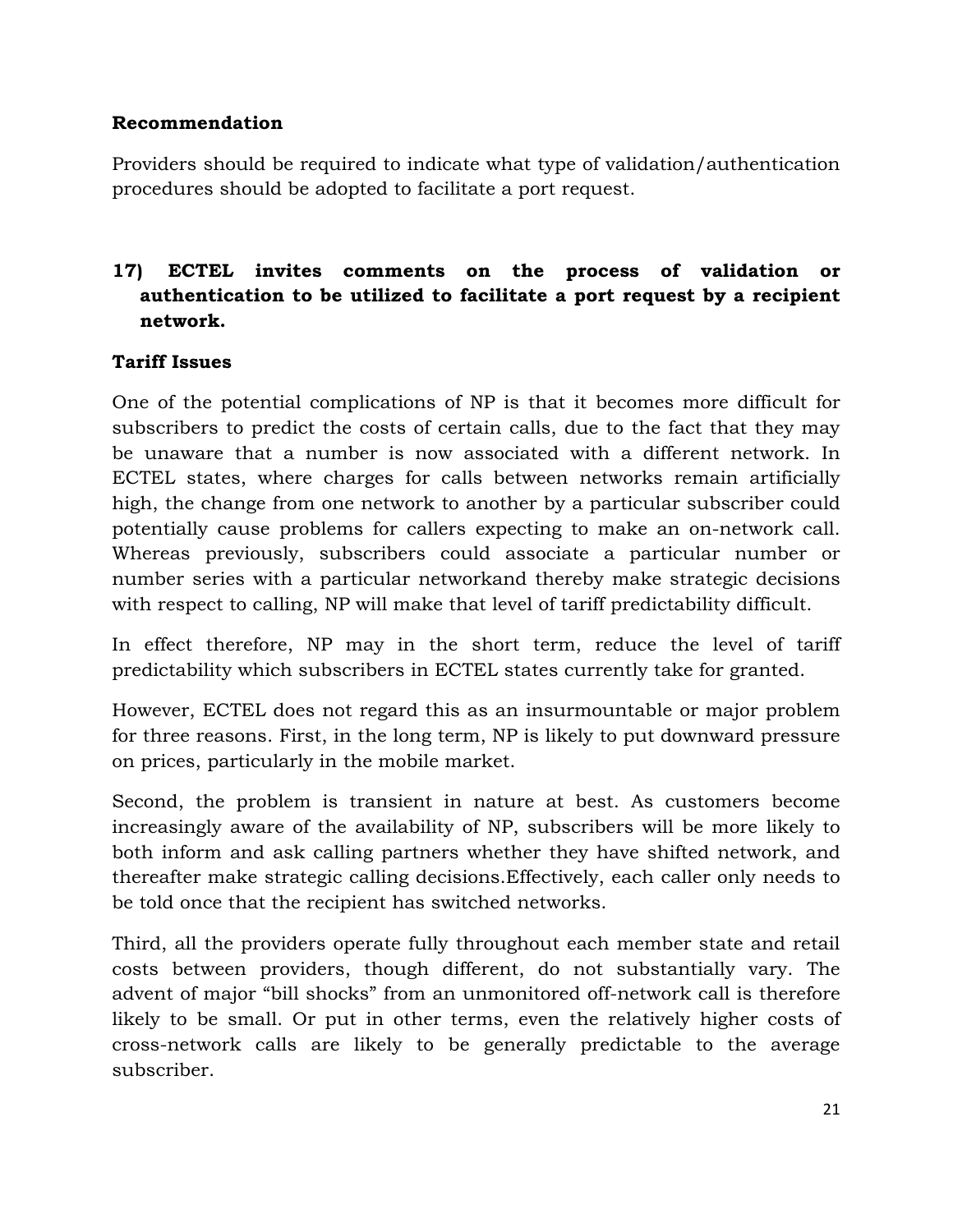In any event, tariff predictability issues are not an argument against the adoption of NP. Given the number of countries that have implemented NP worldwide, it is clear that the relative merits of portability far outweigh the potential initial inconvenience to customers as a result of its implementation. NP is also the only means by which regulatory authorities can give true recognition to the principle, that telephone numbers are a public national resource, not owned by providers but allocated ultimately to subscribers.

Fortunately, the issue can be resolved through proper regulatory management. To address the problem, providers internationally employ several strategies, including sending SMS notices to customers making cross-network calls or enabling an audible warning when a call to a ported number is being made. Fundamentally therefore, the issue is addressed through the provision of strategic customer information by providers.

#### **Recommendation**

Providers should be required to provide basic customer education to inform customers of the implications of NP for calling across networks once implemented and suggest means of dealing with tariff transparency issues.

- **18) ECTEL invites comments on the requirements for informing customers of the circumstances in which ported numbers may attract new or different charges.**
- **19) ECTEL invites comments on any other issues that may be considered relevant to the consultation.**

#### **CONCLUSION**

Based on the responses received to the current consultation, ECTEL will submit a final recommendation to its Council of Ministers for adoption before onward submission to NTRC.

Based on the responses received to the current consultation, ECTEL will submit a final recommendation to its Council of Ministers for adoption before onward submission to NTRC.